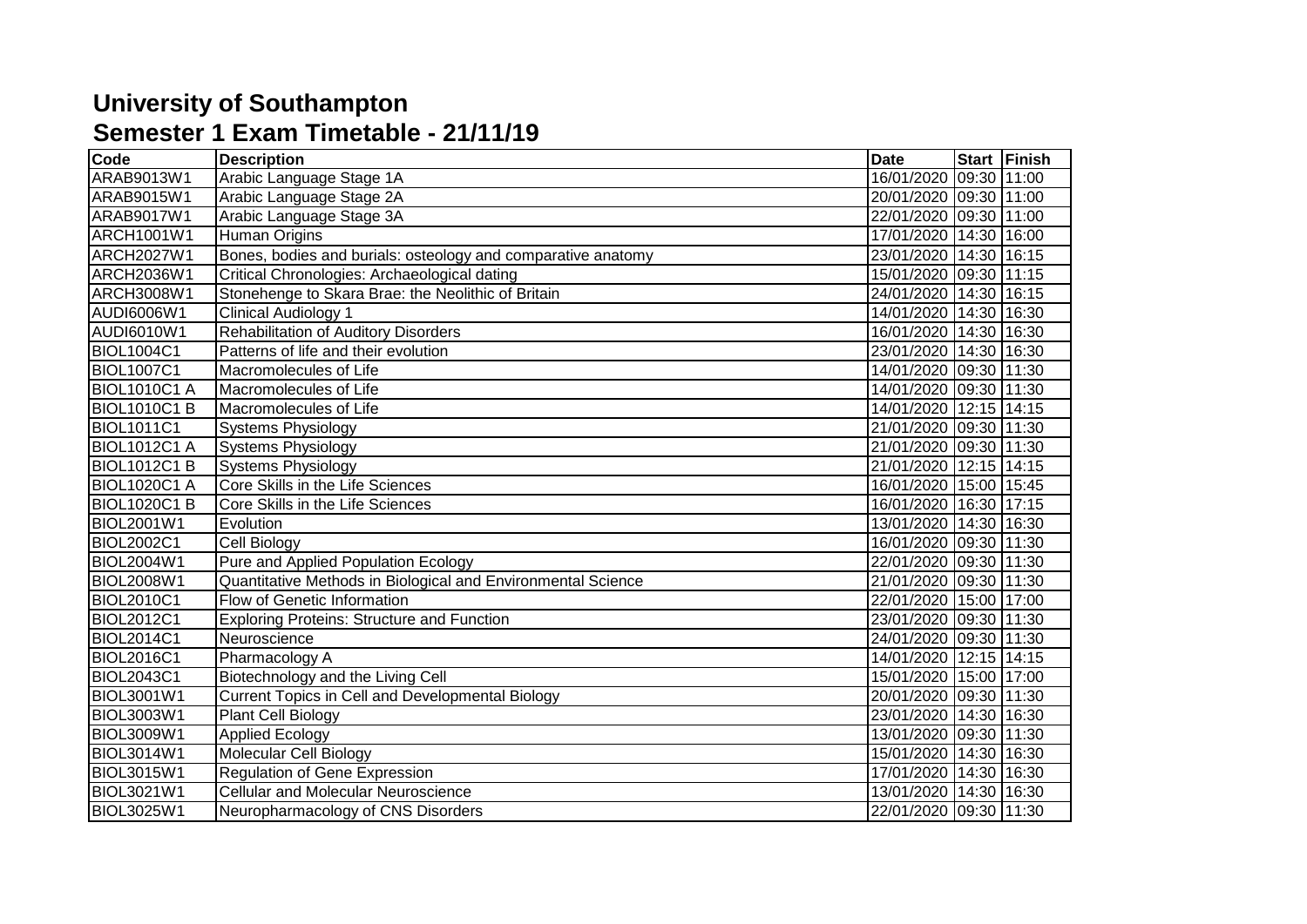| <b>BIOL3027W1</b> | <b>Selective Toxicity</b>                        | 23/01/2020 14:30 16:30 |
|-------------------|--------------------------------------------------|------------------------|
| <b>BIOL3037W1</b> | Immunology                                       | 24/01/2020 14:30 16:30 |
| <b>BIOL3043W1</b> | <b>Cellular and Molecular Pathology</b>          | 16/01/2020 14:30 16:30 |
| <b>BIOL3053W1</b> | <b>Biodiversity and Conservation</b>             | 22/01/2020 09:30 11:30 |
| <b>BIOL3054W1</b> | Nutrition in Health and Disease: Part1           | 14/01/2020 14:30 16:30 |
| BIOL3064W1        | <b>Cancer Chromosome Biology</b>                 | 21/01/2020 09:30 11:30 |
| <b>BIOL6010W1</b> | <b>Applied Ecology</b>                           | 13/01/2020 09:30 11:30 |
| <b>BIOL6024W1</b> | <b>Selective Toxicity</b>                        | 23/01/2020 14:30 16:30 |
| <b>BIOL6027W1</b> | Regulation of Gene Expression                    | 17/01/2020 14:30 16:30 |
| <b>BIOL6030W1</b> | Molecular Cell Biology                           | 15/01/2020 14:30 16:30 |
| <b>BIOL6035W1</b> | <b>Cellular and Molecular Neuroscience</b>       | 13/01/2020 14:30 16:30 |
| BIOL6036W1        | Neuropharmacology of CNS Disorders               | 22/01/2020 09:30 11:30 |
| <b>BIOL6038W1</b> | Immunology                                       | 24/01/2020 14:30 16:30 |
| <b>BIOL6039W1</b> | <b>Cellular and Molecular Pathology</b>          | 16/01/2020 14:30 16:30 |
| BIOL6042W1        | Nutrition in Health and Disease: Part 1          | 14/01/2020 14:30 16:30 |
| BIOL6044W1        | <b>Plant Cell Biology</b>                        | 23/01/2020 14:30 16:30 |
| <b>BIOL6066W1</b> | <b>Biodiversity and Conservation</b>             | 22/01/2020 09:30 11:30 |
| <b>BIOL6071W1</b> | Cancer Chromosome Biology                        | 21/01/2020 09:30 11:30 |
| CENV2024W1        | <b>Structural Design and Materials</b>           | 15/01/2020 14:30 16:30 |
| CENV2031W1        | <b>Structural Analysis</b>                       | 20/01/2020 14:30 16:30 |
| CENV3020W1        | <b>Geotechnical Engineering</b>                  | 23/01/2020 09:30 11:30 |
| CENV3056W1        | <b>Structural Engineering</b>                    | 17/01/2020 14:30 16:30 |
| CENV3060W1        | <b>Highway and Traffic Engineering</b>           | 21/01/2020 09:30 11:30 |
| CENV3063W1        | <b>Applied Hydraulics</b>                        | 14/01/2020 14:30 16:30 |
| CENV6084W1        | Coastal and Maritime Engineering and Energy      | 20/01/2020 14:30 16:30 |
| CENV6128W1        | Introduction to Hydraulics                       | 13/01/2020 09:30 11:00 |
| CENV6152W1        | <b>Project Economics and Management</b>          | 16/01/2020 09:30 11:30 |
| CENV6153W1        | <b>Transport Modelling</b>                       | 23/01/2020 14:30 16:30 |
| <b>CENV6154W1</b> | Groundwater Hydrology and Contamination          | 13/01/2020 09:30 11:30 |
| CENV6162W1        | Water Resources Planning and Management          | 24/01/2020 14:30 16:30 |
| CENV6169W1        | <b>Transport Planning: Policy and Governance</b> | 22/01/2020 14:30 16:30 |
| CENV6171W1        | <b>Highway and Traffic Engineering</b>           | 21/01/2020 09:30 11:30 |
| CHEM1008W1        | Environmental Chemistry 1: Aquatic Chemistry     | 24/01/2020 14:30 16:30 |
| CHEM1012W1        | Introduction to Chemistry                        | 17/01/2020 14:30 16:00 |
| CHEM1031W1        | Fundamentals of Organic Chemistry I              | 13/01/2020 09:30 11:30 |
| CHEM1033W1        | <b>Fundamentals of Physical Chemistry I</b>      | 22/01/2020 09:30 11:30 |
| CHEM1033W2        | <b>Fundamentals of Physical Chemistry I</b>      | 17/01/2020 09:30 10:30 |
| CHEM1035W1        | <b>Fundamentals of Inorganic Chemistry I</b>     | 23/01/2020 09:30 11:30 |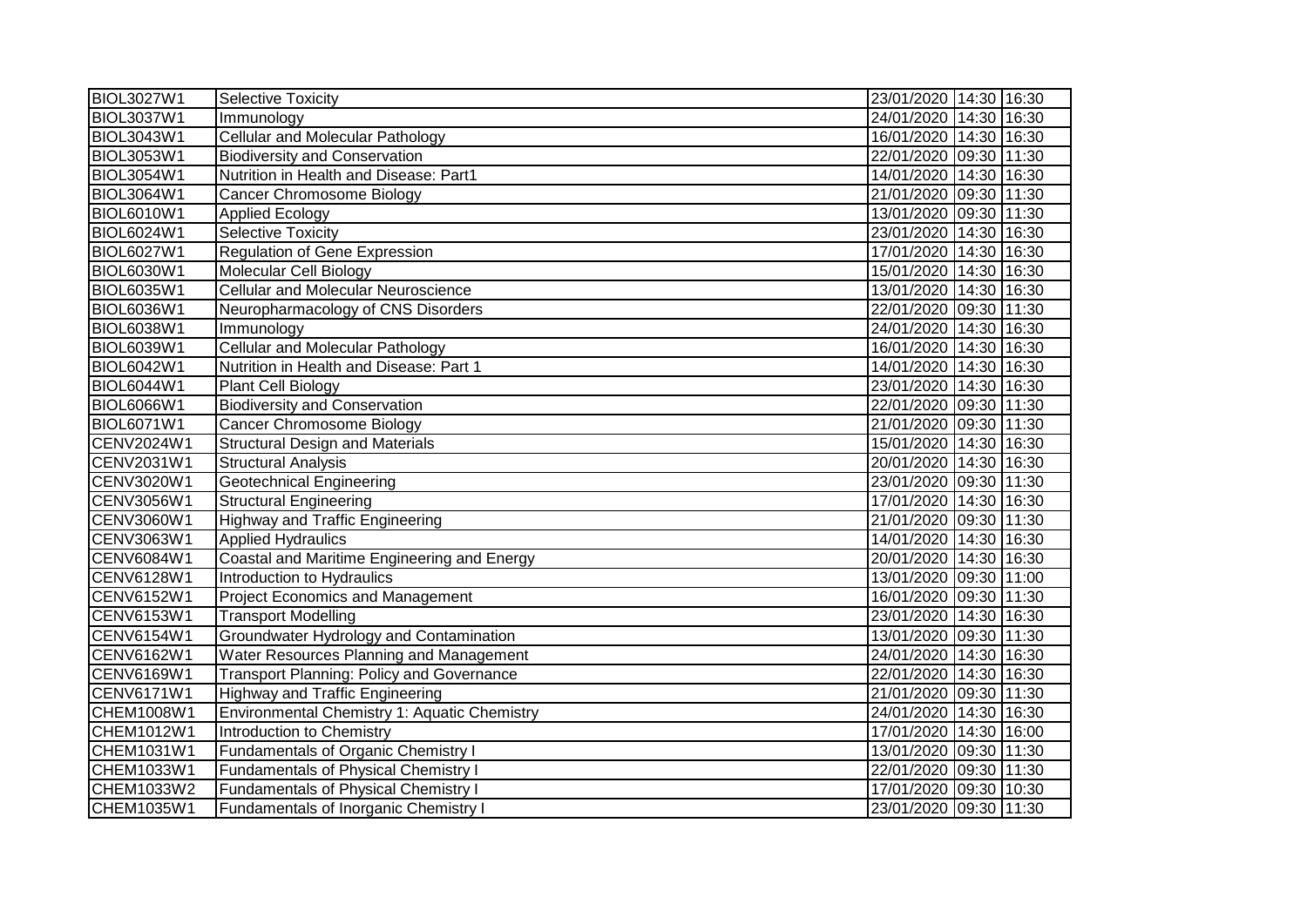| CHEM1039C1 | <b>Biological Chemistry</b>                            | 15/01/2020 12:15 14:15 |
|------------|--------------------------------------------------------|------------------------|
| CHEM1041W1 | Fundamentals of Organic Chemistry I for non-chemists   | 13/01/2020 09:30 11:30 |
| CHEM1043W1 | Fundamentals of Physical Chemistry I for non-chemists  | 22/01/2020 09:30 11:30 |
| CHEM1045W1 | Fundamentals of Inorganic Chemistry I for non-chemists | 23/01/2020 09:30 11:30 |
| CHEM1047W1 | Mathematical Methods in Chemistry I                    | 24/01/2020 09:30 11:30 |
| CHEM2001W1 | <b>Organic Reaction Mechanisms</b>                     | 13/01/2020 09:30 11:30 |
| CHEM2013W1 | Atomic and Molecular Interactions                      | 16/01/2020 09:30 11:30 |
| CHEM2015W1 | Intermediate Inorganic Chemistry I                     | 20/01/2020 09:30 11:30 |
| CHEM2018W1 | Intermediate Organic Chemistry I                       | 13/01/2020 09:30 11:30 |
| CHEM2020W1 | Intermediate Physical Chemistry I                      | 16/01/2020 09:30 11:30 |
| CHEM3037W1 | Advanced Inorganic Chemistry                           | 15/01/2020 09:30 11:30 |
| CHEM3038W1 | Advanced Organic Chemistry (Bioorganic)                | 17/01/2020 09:30 11:30 |
| CHEM3039W1 | <b>Advanced Physical Chemistry</b>                     | 21/01/2020 09:30 11:30 |
| CHEM6090W1 | <b>Chemistry Advanced Research Project</b>             | 20/01/2020 14:30 16:30 |
| CHEM6094W1 | <b>Advanced Inorganic Chemistry</b>                    | 15/01/2020 09:30 11:30 |
| CHEM6095W1 | Advanced Organic Chemistry (Bioorganic)                | 17/01/2020 09:30 11:30 |
| CHEM6096W1 | <b>Advanced Physical Chemistry</b>                     | 21/01/2020 09:30 11:30 |
| CHEM6102W1 | <b>Chemistry Placement</b>                             | 20/01/2020 14:30 16:30 |
| CHEM6125W1 | Mass Spectrometry: Theory and Application              | 21/01/2020 14:30 16:30 |
| CHEM6134W1 | Introduction to Electrochemistry II                    | 15/01/2020 14:30 15:30 |
| CHEM6140W1 | Advanced Chemistry: Distance Learning                  | 20/01/2020 14:30 16:30 |
| CHIN9024W1 | Chinese Language Stage 1A                              | 20/01/2020 09:30 11:00 |
| CHIN9026W1 | Chinese Language Stage 2A                              | 20/01/2020 14:30 16:00 |
| CHIN9028W1 | Chinese Language Stage 3A                              | 22/01/2020 09:30 11:00 |
| CHIN9032W1 | Chinese Language Stage 4                               | 22/01/2020 14:30 16:00 |
| COMP1202C1 | Programming I                                          | 13/01/2020 09:30 12:00 |
| COMP1203C1 | <b>Computer Systems I</b>                              | 17/01/2020 09:30 11:30 |
| COMP1215W1 | Foundations of Computer Science                        | 20/01/2020 09:30 11:30 |
| COMP2208W1 | Intelligent Systems                                    | 16/01/2020 14:30 16:30 |
| COMP2209W1 | Programming III                                        | 14/01/2020 14:30 16:00 |
| COMP2210C1 | Theory of Computing                                    | 20/01/2020 15:00 16:00 |
| COMP2213C1 | <b>Interaction Design</b>                              | 17/01/2020 12:15 14:15 |
| COMP3201W1 | <b>Cyber Security</b>                                  | 22/01/2020 14:30 16:30 |
| COMP3204W1 | Computer Vision                                        | 17/01/2020 14:30 16:30 |
| COMP3215C1 | Real-Time Computing and Embedded Systems               | 23/01/2020 14:30 16:30 |
| COMP3219C1 | Engineering Management and Law                         | 15/01/2020 09:30 11:30 |
| COMP3220W1 | Web Infrastructure                                     | 23/01/2020 14:30 16:30 |
| COMP3222W1 | Machine Learning Technologies                          | 21/01/2020 14:30 16:30 |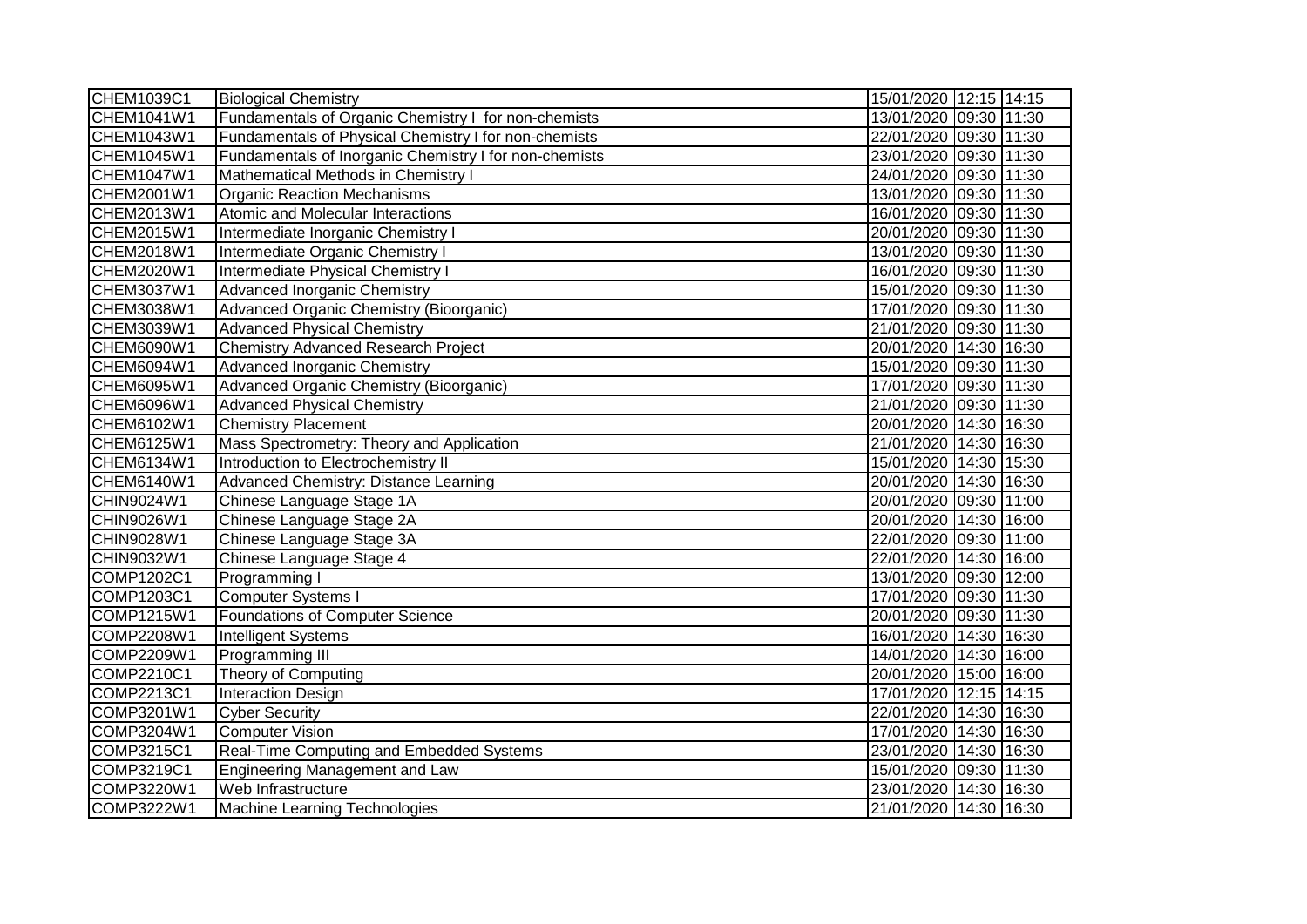| COMP3223W1        | Foundations of Machine Learning                              | 21/01/2020 14:30 16:30 |
|-------------------|--------------------------------------------------------------|------------------------|
| COMP6202W1        | <b>Evolution of Complexity</b>                               | 13/01/2020 14:30 16:00 |
| COMP6203W1        | <b>Intelligent Agents</b>                                    | 20/01/2020 14:30 16:00 |
| COMP6204W1        | Software Project Management and Secure Development           | 17/01/2020 14:30 16:30 |
| COMP6205W1        | Web Development                                              | 24/01/2020 14:30 16:30 |
| COMP6218W1        | Web Architecture                                             | 23/01/2020 14:30 16:30 |
| COMP6223W1        | <b>Computer Vision (MSc)</b>                                 | 17/01/2020 14:30 16:30 |
| <b>COMP6224W1</b> | <b>Foundations of Cyber Security</b>                         | 15/01/2020 09:30 11:30 |
| <b>COMP6226W1</b> | Software Modelling Tools and Techniques for Critical Systems | 15/01/2020 09:30 12:00 |
| COMP6230W1        | Network and Web Based Security                               | 22/01/2020 14:30 16:30 |
| COMP6231W1        | Foundations of Artificial Intelligence                       | 15/01/2020 09:30 11:00 |
| COMP6245W1        | Foundations of Machine Learning (MSc)                        | 21/01/2020 14:30 16:30 |
| COMP6246W1        | Machine Learning Technologies (MSc)                          | 21/01/2020 14:30 16:30 |
| CRIM2001W1        | Perspectives in Criminology                                  | 20/01/2020 09:30 11:30 |
| CRIM2002W1        | Crime and Criminal Justice: Historical Perspective           | 24/01/2020 09:30 11:30 |
| CRIM3002W1        | <b>Issues in Law Enforcement and Social Control</b>          | 13/01/2020 09:30 11:30 |
| DEMO1003W1        | Population and Society                                       | 16/01/2020 14:30 16:30 |
| DEMO2010W1        | Population in Developing Societies                           | 15/01/2020 14:30 16:30 |
| <b>DEMO6020W1</b> | Demographic Methods I                                        | 22/01/2020 09:30 11:30 |
| ECON1001W1        | Foundations of Microeconomics                                | 21/01/2020 09:30 11:30 |
| ECON1003W1        | Principles of Microeconomics                                 | 21/01/2020 09:30 11:30 |
| ECON1005W1        | Intro to Maths for Economics                                 | 13/01/2020 09:30 11:30 |
| ECON1008W1        | <b>Mathematics for Economics</b>                             | 13/01/2020 09:30 11:30 |
| ECON2001W1        | Applied Microeconomics 2                                     | 22/01/2020 14:30 16:30 |
| ECON2002W1        | Macroeconomic Policy 2                                       | 17/01/2020 09:30 11:30 |
| ECON2003W1        | Microeconomics of Markets                                    | 16/01/2020 09:30 11:30 |
| ECON2006W1        | <b>Statistical Theory 2</b>                                  | 20/01/2020 14:30 16:30 |
| ECON2026W1        | Introduction to Econometrics                                 | 20/01/2020 09:30 11:30 |
| ECON2033W1        | Microeconomics of Strategy                                   | 21/01/2020 14:30 16:30 |
| ECON3007W1        | Applied Microeconomics 3                                     | 20/01/2020 09:30 11:30 |
| ECON3010W1        | Topics in Macroeconomics 3                                   | 17/01/2020 14:30 16:30 |
| ECON3015W1        | <b>Principles of Finance</b>                                 | 14/01/2020 14:30 16:30 |
| ECON3027W1        | Labour Economics                                             | 24/01/2020 14:30 16:30 |
| ECON6004W1        | <b>Quantitative Methods</b>                                  | 17/01/2020 09:30 12:30 |
| ECON6006W1        | <b>Economic Analysis</b>                                     | 20/01/2020 09:30 12:30 |
| ECON6021W1        | Microeconomics                                               | 16/01/2020 09:30 12:30 |
| ECON6023W1        | Macroeconomics                                               | 23/01/2020 09:30 12:30 |
| ECON6029W1        | <b>Financial Economics and Asset Pricing</b>                 | 14/01/2020 09:30 12:30 |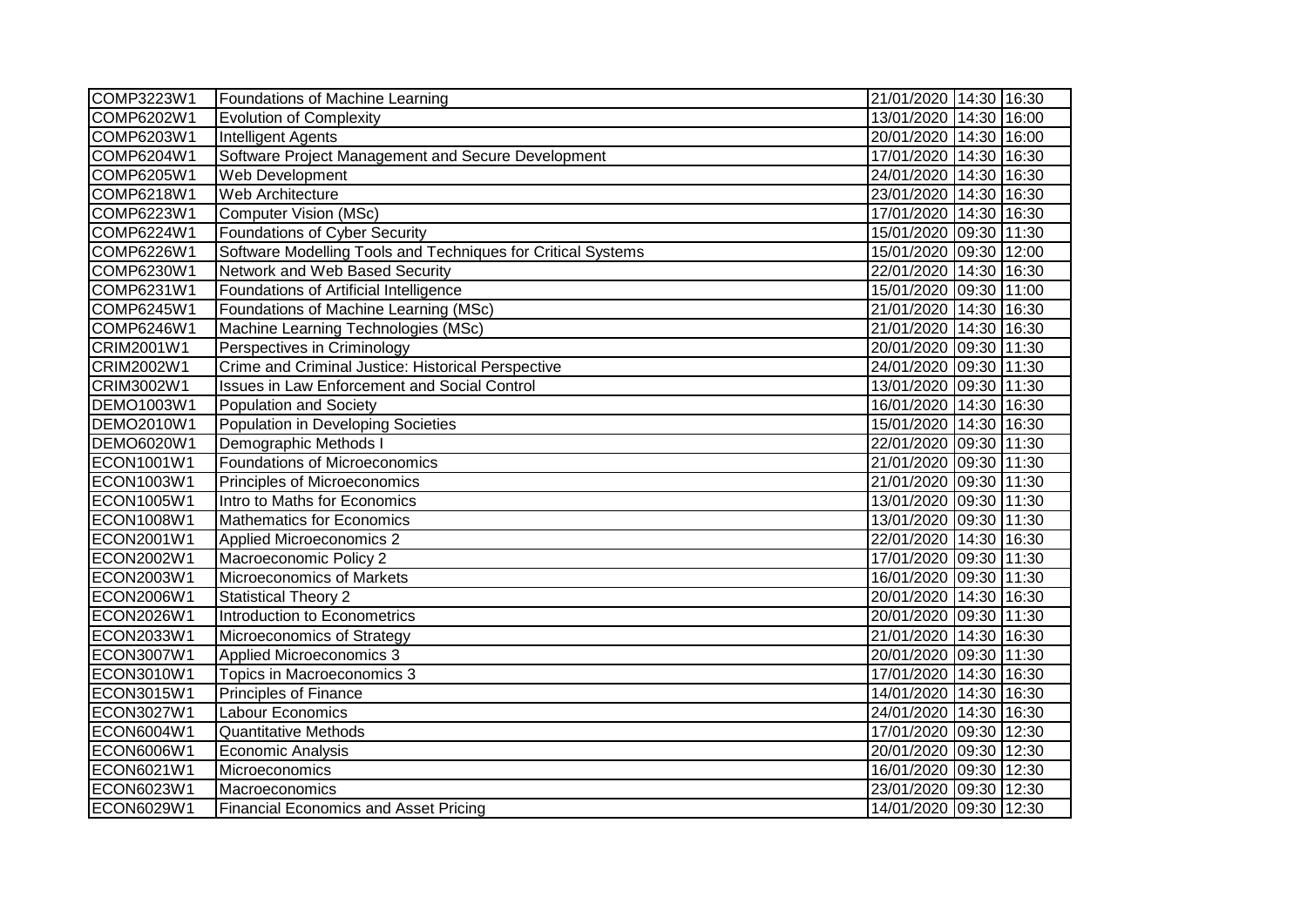| EDUC2045W1        | Cognitive Psychology in Education                  | 21/01/2020 14:30 16:30 |
|-------------------|----------------------------------------------------|------------------------|
| <b>ELEC1200W1</b> | <b>Electronic Circuits</b>                         | 14/01/2020 09:30 11:30 |
| ELEC1202W1        | <b>Digital Systems and Microprocessors</b>         | 13/01/2020 09:30 11:30 |
| <b>ELEC1206W1</b> | <b>Electrical Materials and Fields</b>             | 15/01/2020 09:30 10:30 |
| ELEC2210W1        | <b>Applied Electromagnetics</b>                    | 13/01/2020 09:30 11:30 |
| ELEC2211W1        | <b>Electromechanical Energy Conversion</b>         | 13/01/2020 09:30 11:30 |
| ELEC2212W1        | <b>Electromagnetism for Communications</b>         | 23/01/2020 09:30 11:30 |
| ELEC2219W1        | Electromagnetism for EEE                           | 13/01/2020 09:30 11:30 |
| ELEC2220W1        | <b>Control and Communications</b>                  | 17/01/2020 09:30 11:30 |
| ELEC2221W1        | Digital Systems and Signal Processing              | 20/01/2020 09:30 11:30 |
| ELEC2226W1        | <b>Biomedical Control</b>                          | 17/01/2020 09:30 11:30 |
| ELEC3201W1        | Robotic Systems                                    | 20/01/2020 09:30 11:30 |
| ELEC3203W1        | Digital Coding and Transmission                    | 17/01/2020 09:30 12:00 |
| ELEC3205W1        | Control System Design                              | 23/01/2020 09:30 11:30 |
| ELEC3207W1        | Nanoelectronic Devices                             | 21/01/2020 09:30 11:30 |
| ELEC3214W1        | Power Systems Technology                           | 24/01/2020 09:30 11:30 |
| ELEC3218W1        | Signal and Image Processing                        | 16/01/2020 09:30 11:30 |
| ELEC3221W1        | Digital IC and Systems Design                      | 14/01/2020 09:30 11:30 |
| ELEC3223W1        | Introduction to Bionanotechnology                  | 22/01/2020 09:30 11:30 |
| ELEC3224W1        | Guidance, Navigation and Control                   | 24/01/2020 14:30 16:30 |
| ELEC3225W1        | Space Systems Engineering                          | 14/01/2020 09:30 11:30 |
| ELEC3227W1        | <b>Embedded Networked Systems</b>                  | 22/01/2020 14:30 16:30 |
| ELEC6201W1        | Microfabrication                                   | 15/01/2020 14:30 16:30 |
| ELEC6203W1        | Microsensor Technologies                           | 20/01/2020 09:30 11:30 |
| ELEC6204W1        | Microfluidics and Lab-on-a-Chip                    | 17/01/2020 09:30 11:30 |
| ELEC6205W1        | Bionanotechnology                                  | 22/01/2020 09:30 11:30 |
| ELEC6217W1        | Radio Communications Engineering                   | 23/01/2020 14:30 15:30 |
| ELEC6218W1        | <b>Signal Processing</b>                           | 16/01/2020 09:30 11:30 |
| ELEC6220W1        | <b>Power System Economics</b>                      | 15/01/2020 09:30 11:30 |
| ELEC6221W1        | Power Generation: Technology and Impact on Society | 23/01/2020 09:30 11:30 |
| ELEC6222W1        | Power and Distribution                             | 21/01/2020 09:30 11:30 |
| ELEC6223W1        | <b>Fundamental Principles of Energy</b>            | 17/01/2020 14:30 16:30 |
| ELEC6236W1        | Digital System Design                              | 22/01/2020 14:30 16:30 |
| ELEC6237W1        | Secure Hardware and Embedded Devices               | 24/01/2020 14:30 16:30 |
| ELEC6243W1        | Control System Design (MSc)                        | 23/01/2020 09:30 11:30 |
| ELEC6254W1        | Foundations of Embedded IoT Systems                | 17/01/2020 14:30 16:30 |
| <b>ELEC6255W1</b> | <b>IoT Networks</b>                                | 22/01/2020 14:30 16:30 |
| ELEC6256W1        | Nanoelectronic Devices (MSc)                       | 21/01/2020 09:30 11:30 |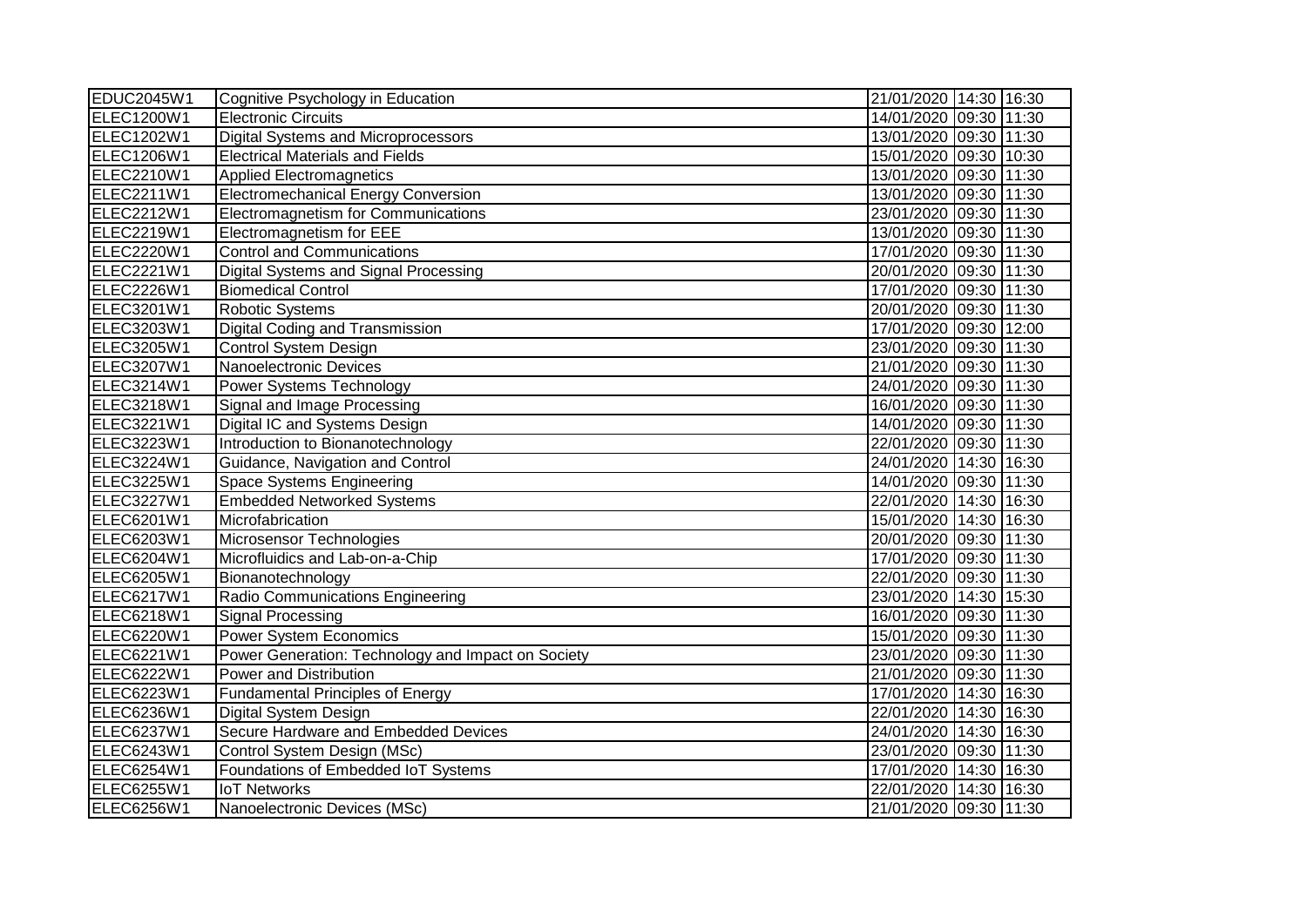| <b>ENGL9001W1</b> | English Language Stage 3                                                     | 16/01/2020 14:30 16:00 |
|-------------------|------------------------------------------------------------------------------|------------------------|
| ENGL9002W1        | English Language Stage 4                                                     | 14/01/2020 14:30 16:00 |
| <b>ENGL9003W1</b> | English Language Stage 5                                                     | 13/01/2020 09:30 11:00 |
| ENGL9007W1        | English Language Stage 3A                                                    | 16/01/2020 14:30 16:00 |
| <b>ENGL9008W1</b> | English Language Stage 4A                                                    | 14/01/2020 14:30 16:00 |
| <b>ENGL9009W1</b> | English Language stage 5A                                                    | 13/01/2020 09:30 11:00 |
| ENTR2001W1        | <b>Entrepreneurial Management</b>                                            | 22/01/2020 09:30 11:30 |
| <b>ENTR3005W1</b> | International Entrepreneurship                                               | 14/01/2020 14:30 16:30 |
| <b>ENVS1004W1</b> | <b>Environmental Science: Concepts and Communication</b>                     | 24/01/2020 09:30 10:30 |
| <b>ENVS1005W1</b> | Quantitative Methods                                                         | 15/01/2020 09:30 11:30 |
| <b>ENVS1006W1</b> | Environmental Science: Research and Applications                             | 22/01/2020 09:30 11:30 |
| <b>ENVS2003W1</b> | <b>Freshwater Ecosystems</b>                                                 | 24/01/2020 14:30 16:30 |
| <b>ENVS2007W1</b> | <b>Environmental Pollution</b>                                               | 20/01/2020 14:30 16:30 |
| <b>ENVS2008W1</b> | <b>GIS for Environmental Scientists</b>                                      | 14/01/2020 09:30 11:00 |
| <b>ENVS3013W1</b> | <b>Environmental Law and Management</b>                                      | 15/01/2020 14:30 16:30 |
| <b>ENVS3014W1</b> | Sustainable Resource Management                                              | 16/01/2020 14:30 16:30 |
| <b>ENVS6003W1</b> | <b>Freshwater Ecosystems</b>                                                 | 24/01/2020 14:30 16:30 |
| <b>ENVS6006W1</b> | <b>Water Pollution</b>                                                       | 20/01/2020 14:30 16:30 |
| <b>ENVS6028W1</b> | <b>Environmental Impact Assessment</b>                                       | 21/01/2020 09:30 11:30 |
| <b>ENVS6030W1</b> | <b>Environmental Law and Management</b>                                      | 15/01/2020 14:30 16:30 |
| <b>ENVS6032W1</b> | Geographical Information Systems for Environmental Consultants               | 17/01/2020 14:30 16:30 |
| FEEG1050W1        | Long Answer Exam: Engineering Problem Solving                                | 13/01/2020 09:30 11:30 |
| <b>FEEG1050W2</b> | Long Answer Exam: Engineering Problem Solving                                | 13/01/2020 09:30 11:30 |
| FEEG1050W3        | Long Answer Exam: Engineering Problem Solving                                | 13/01/2020 09:30 11:30 |
| <b>FEEG2004W1</b> | Electronics, Drives and Control                                              | 17/01/2020 09:30 11:30 |
| FEEG3001W1        | Finite Element Analysis in Solid Mechanics                                   | 14/01/2020 09:30 11:30 |
| FEEG3004W1        | Human Factors in Engineering                                                 | 20/01/2020 09:30 11:30 |
| FEEG6002C1        | <b>Advanced Computational Methods I</b>                                      | 21/01/2020 12:15 14:15 |
| FEEG6005W1        | Applications of CFD                                                          | 20/01/2020 14:30 16:30 |
| FEEG6007W1        | Principles of Photovoltaics, Fuel Cells and Batteries                        | 17/01/2020 14:30 16:30 |
| <b>FEEG6025W1</b> | Data Analysis & Experimental Methods for Civil and Environmental Engineering | 22/01/2020 09:30 11:30 |
| <b>FREN2018W1</b> | <b>Exploring French Linguistics</b>                                          | 14/01/2020 14:30 16:30 |
| <b>FREN9010W1</b> | French Language Stage 4                                                      | 13/01/2020 14:30 16:00 |
| FREN9011W1        | French Language Stage 5                                                      | 17/01/2020 09:30 11:00 |
| <b>FREN9085W1</b> | French Language Stage 1A                                                     | 16/01/2020 14:30 16:00 |
| FREN9087W1        | French Language Stage 2A                                                     | 16/01/2020 14:30 16:00 |
| FREN9095W1        | French accelerated language stages 1-2                                       | 17/01/2020 14:30 16:30 |
| GENG0001W1        | Mathematics A                                                                | 17/01/2020 09:30 11:30 |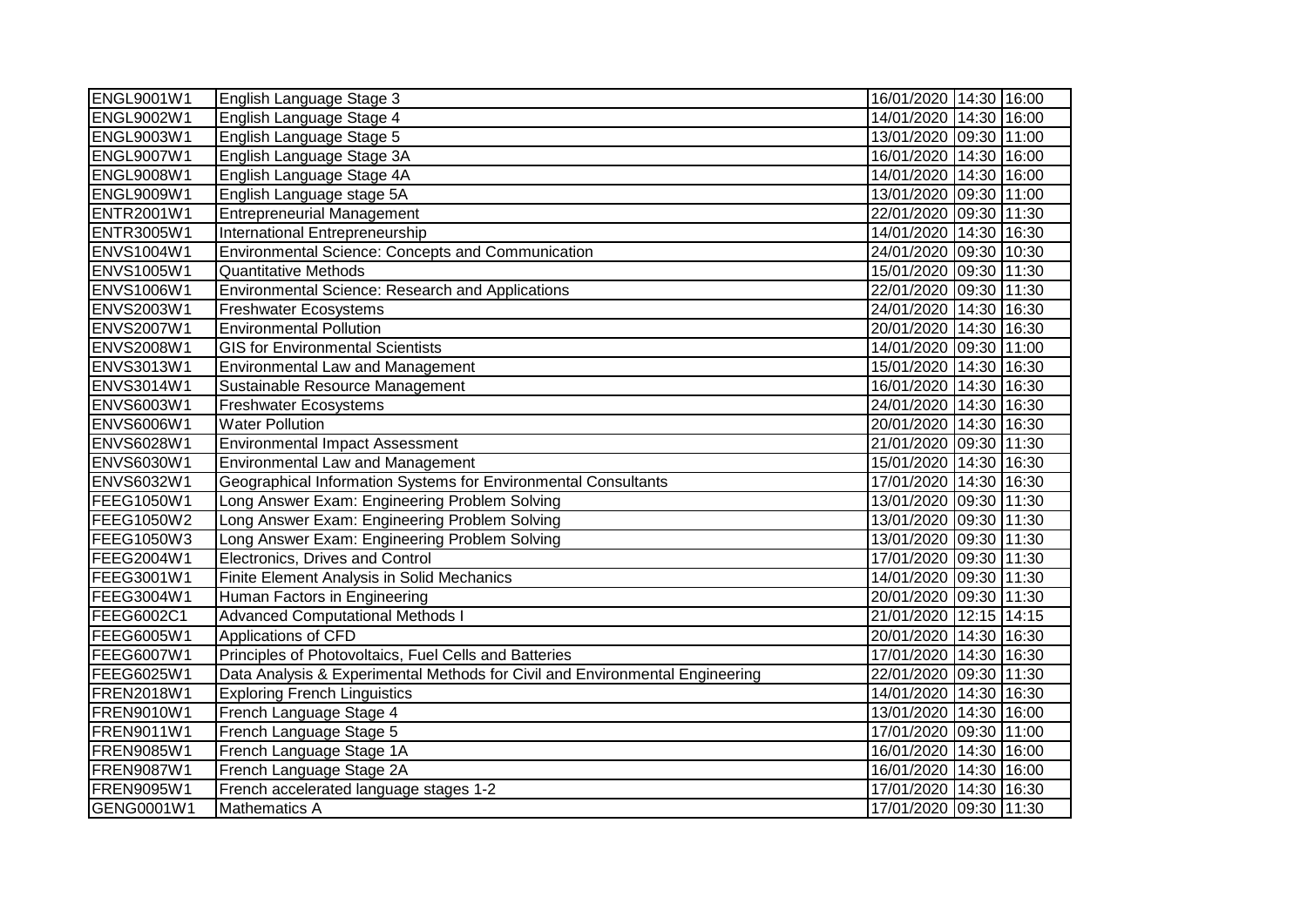| GENG0016W1        | English Language                                                                        | 14/01/2020 09:30 11:00 |
|-------------------|-----------------------------------------------------------------------------------------|------------------------|
| GEOG1002C1        | <b>Dynamic Landscapes</b>                                                               | 23/01/2020 14:30 15:30 |
| GEOG1004W1        | A Global World                                                                          | 14/01/2020 09:30 11:30 |
| GEOG1011C1        | Dangerous World                                                                         | 17/01/2020 15:00 16:00 |
| GEOG2007W1        | Remote Sensing for Earth Observation                                                    | 22/01/2020 14:30 15:30 |
| GEOG2008W1        | Researching Human Geography                                                             | 23/01/2020 14:30 16:30 |
| GEOG2010C1        | <b>Introductory Geographic Information Systems</b>                                      | 17/01/2020 12:15 13:15 |
| GEOG2027W1        | Geographies of Wellbeing                                                                | 24/01/2020 14:30 16:30 |
| GEOG2037W1        | <b>Global Water Resources</b>                                                           | 21/01/2020 14:30 16:30 |
| GEOG3010W1        | <b>Environment and Health</b>                                                           | 17/01/2020 14:30 16:30 |
| GEOG3020W1        | <b>Glaciers and Glaciation</b>                                                          | 20/01/2020 09:30 11:30 |
| GEOG3032W1        | Remote Sensing for Earth Observation                                                    | 22/01/2020 14:30 15:30 |
| GEOG3047W1        | Complex social-ecological systems: Past, present and future                             | 13/01/2020 14:30 16:00 |
| GEOG3048W1        | Desert Landscapes: Modelling and Measuring Aeolian Systems                              | 15/01/2020 14:30 16:30 |
| GEOG3053W1        | Geographies of Social Justice, Welfare and Rights                                       | 14/01/2020 14:30 15:30 |
| GEOG3063W1        | The Creative Economy                                                                    | 21/01/2020 09:30 10:30 |
| GEOG6027W1        | Remote Sensing for Earth Observation                                                    | 22/01/2020 14:30 15:30 |
| GEOG6102W1        | Complex Social-Ecological Systems: Past, Present and Future                             | 13/01/2020 14:30 16:00 |
| GERM9011W1        | German Language Stage 4                                                                 | 22/01/2020 14:30 16:00 |
| GERM9012W1        | German Language Stage 5                                                                 | 16/01/2020 09:30 11:00 |
| GERM9040W1        | German Language Stage 1 and 2 (Accelerated)                                             | 20/01/2020 14:30 16:30 |
| GERM9063W1        | German Language Stage 1A                                                                | 23/01/2020 09:30 11:00 |
| GERM9065W1        | German Language Stage 2A                                                                | 20/01/2020 14:30 16:00 |
| GERM9072W1        | German Accelerated Language Stages 3-4                                                  | 23/01/2020 09:30 11:30 |
| GREE9012W1        | Ancient Greek Language Stage 1A                                                         | 24/01/2020 14:30 16:30 |
| GSCI0008W1        | <b>Fundamentals of Biology</b>                                                          | 13/01/2020 09:30 11:30 |
| GSCI0009W1        | <b>Fundamentals of Chemistry</b>                                                        | 16/01/2020 09:30 11:30 |
| GSCI0010W1        | <b>Mathematics for Scientists</b>                                                       | 21/01/2020 09:30 11:30 |
| <b>HIST1012W1</b> | Who is Anne Frank?                                                                      | 14/01/2020 09:30 10:30 |
| <b>HIST1019W1</b> | The First Crusade: Sources and Distortions                                              | 13/01/2020 14:30 15:30 |
| HIST1029W1        | <b>American Slavery</b>                                                                 | 22/01/2020 09:30 10:30 |
| <b>HIST1062W1</b> | Rebellions and Uprising in the age of the Tudors                                        | 16/01/2020 09:30 10:30 |
| <b>HIST1134W1</b> | The Murder of Edward II                                                                 | 23/01/2020 09:30 10:30 |
| <b>HIST1145W1</b> | From Shah to Ayatollah: The Establishment of the Clerical Power in Iran (1979 to Today) | 20/01/2020 14:30 15:30 |
| HIST1153W1        | Alexander the Great and His Legacy                                                      | 22/01/2020 09:30 10:30 |
| <b>HIST1168W1</b> | The Roman Army in Britain: life on the northern frontier                                | 16/01/2020 14:30 15:30 |
| <b>HIST1170W1</b> | Putin and the Politics of Post-Soviet Russia                                            | 17/01/2020 14:30 15:30 |
| <b>HIST1173W1</b> | The First World War                                                                     | 20/01/2020 14:30 15:30 |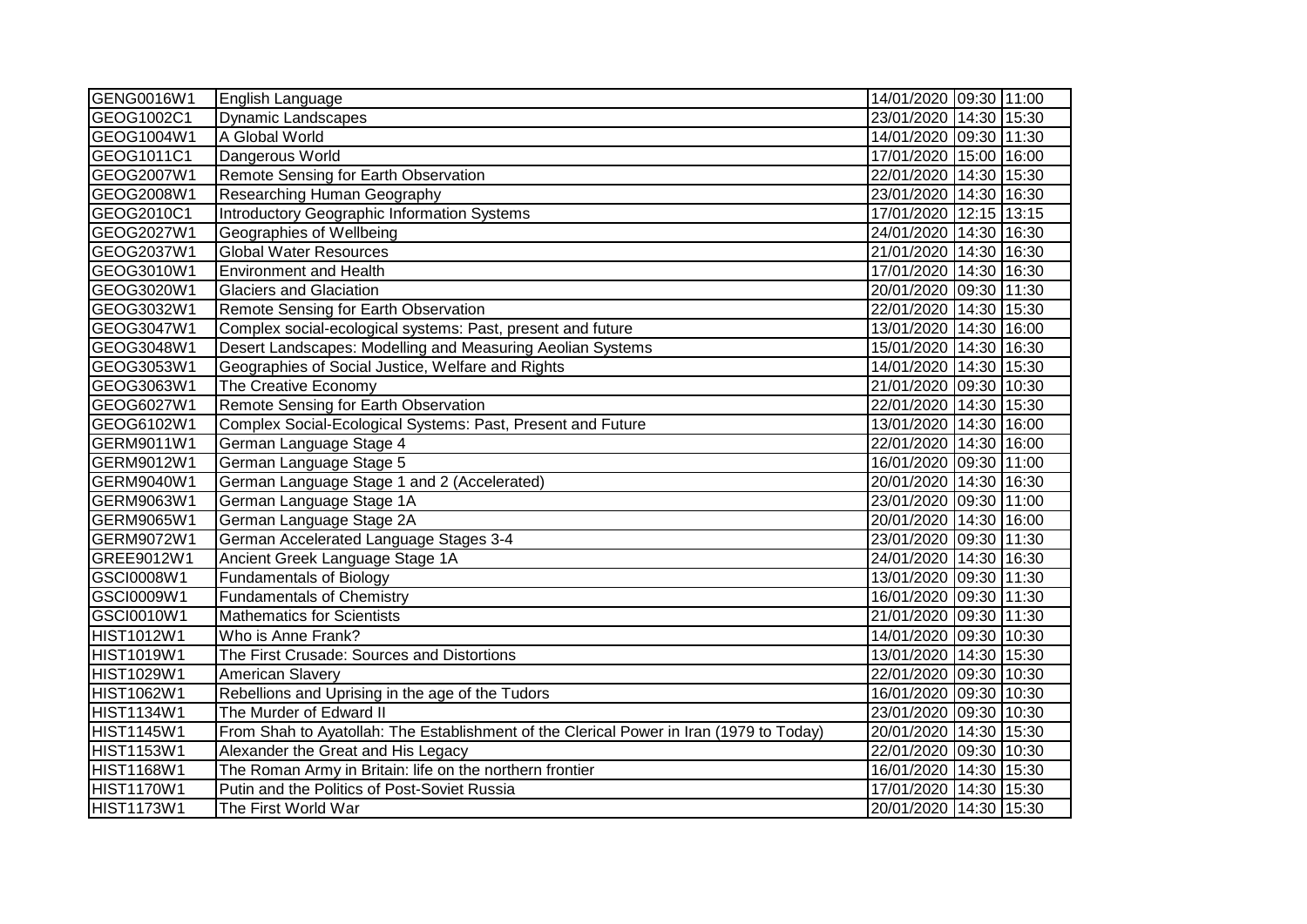| <b>HIST1175W1</b> | Castles: Military technology and social change from the middle ages to the modern | 15/01/2020 09:30 10:30 |
|-------------------|-----------------------------------------------------------------------------------|------------------------|
| <b>HIST2003W1</b> | Power, Patronage and Politics in Early Modern England 1509-1660                   | 17/01/2020 14:30 16:30 |
| <b>HIST2039W1</b> | Imperialism and Nationalism in British India                                      | 16/01/2020 09:30 11:30 |
| <b>HIST2076W1</b> | The First British Empire: the beginnings of English dominance, 1050-1300          | 22/01/2020 14:30 16:30 |
| HIST2091W1        | Underworlds: A cultural history of urban nightlife in the 19th and 20th centuries | 22/01/2020 14:30 16:30 |
| <b>HIST2096W1</b> | Evolution of US Counterterrorism                                                  | 16/01/2020 14:30 16:30 |
| <b>HIST2103W1</b> | Self-inflicted - Extreme Violence, Politics and Power                             | 14/01/2020 14:30 16:30 |
| <b>HIST2106W1</b> | In Hitler's Shadow: Eastern Europe 1918-1939                                      | 17/01/2020 14:30 16:30 |
| HIST2110W1        | The Global Cold War                                                               | 15/01/2020 09:30 11:30 |
| HIST2111W1        | Roman Emperors and Imperial Lives                                                 | 20/01/2020 09:30 11:30 |
| <b>HIST2216W1</b> | Oil Burns The Hands: Power, Politics and Petroleum in Iraq, 1900-1958             | 17/01/2020 14:30 16:30 |
| <b>HIST2218W1</b> | Sex, Death and Money: the United Kingdom in the 1960s                             | 20/01/2020 14:30 16:30 |
| <b>HIST2220W1</b> | Witchcraft in England, 1542-1736                                                  | 24/01/2020 09:30 11:30 |
| <b>HIST2223W1</b> | Myth and the Ancient World                                                        | 13/01/2020 14:30 16:30 |
| <b>HIST2228W1</b> | Chivalry, c. 1250-1500                                                            | 16/01/2020 09:30 11:30 |
| HIST3116W1        | Between Private Memory and Public History                                         | 24/01/2020 09:30 11:30 |
| HIST3186W1        | Alternative Conquests: Comparisons and Contrasts                                  | 23/01/2020 14:30 16:30 |
| <b>HPRS1031W1</b> | Foundations of Healthcare Science                                                 | 13/01/2020 09:30 11:30 |
| <b>HPRS1034W1</b> | Scientific Basis of Cardiovascular/Respiratory and Sleep Science (part 1)         | 16/01/2020 09:30 11:30 |
| <b>HUMA2008W1</b> | The Life and Afterlife of the Vikings                                             | 21/01/2020 14:30 16:30 |
| <b>IFYP0014W1</b> | <b>Global Society</b>                                                             | 14/01/2020 14:30 16:30 |
| <b>IFYP0016W1</b> | English for Academic Study                                                        | 24/01/2020 14:30 16:30 |
| IFYP0019W1        | English for Law                                                                   | 21/01/2020 09:30 11:30 |
| <b>ISVR2041W1</b> | Audio and Signal Processing                                                       | 16/01/2020 09:30 11:30 |
| <b>ISVR3070W1</b> | Ocean Acoustics & Biomedical Ultrasound                                           | 17/01/2020 14:30 16:30 |
| <b>ISVR6130W1</b> | Signal Processing                                                                 | 16/01/2020 14:30 16:30 |
| <b>ISVR6136W1</b> | <b>Fundamentals of Acoustics</b>                                                  | 21/01/2020 14:30 16:30 |
| <b>ISVR6137W1</b> | Electroacoustics                                                                  | 15/01/2020 14:30 16:30 |
| <b>ISVR6141W1</b> | <b>Fundamentals of Vibration</b>                                                  | 20/01/2020 14:30 16:30 |
| <b>ISVR6147W1</b> | Professional Aspects of Engineering                                               | 24/01/2020 09:30 11:30 |
| <b>ITAL9022W1</b> | Italian Accelerated Language stages 1-2                                           | 17/01/2020 14:30 16:30 |
| ITAL9031W1        | Italian Language Stage 5                                                          | 16/01/2020 14:30 16:00 |
| <b>ITAL9043W1</b> | Italian Language Stages 3/4 (Accelerated)                                         | 23/01/2020 14:30 16:30 |
| <b>ITAL9055W1</b> | Italian Language Stage 1A                                                         | 15/01/2020 14:30 16:00 |
| JAPA9018W1        | Japanese Language Stage 1A                                                        | 24/01/2020 09:30 11:00 |
| JAPA9020W1        | Japanese Language Stage 2A                                                        | 23/01/2020 09:30 11:00 |
| JAPA9022W1        | Japanese Language Stage 3A                                                        | 22/01/2020 14:30 16:00 |
| LATI9005W1        | Latin Language Stage 1A                                                           | 15/01/2020 14:30 16:30 |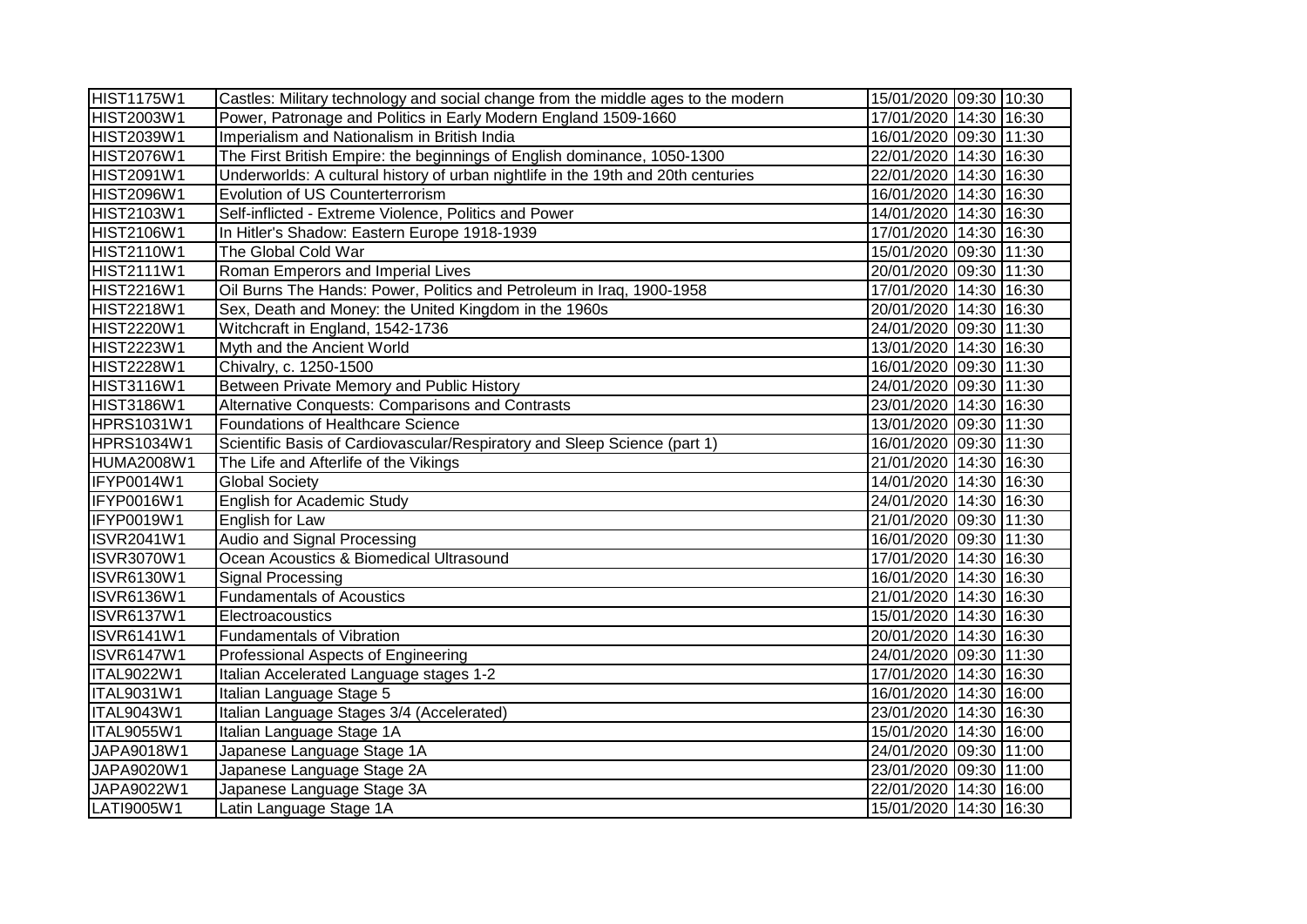| LAWS1024W1        | Legal System and Reasoning                                                 | 15/01/2020 09:30 11:00 |
|-------------------|----------------------------------------------------------------------------|------------------------|
| LAWS2027W1        | Family Law: Children, Parents and the State                                | 24/01/2020 09:30 11:45 |
| LAWS2034W1        | Introduction to Commercial and Maritime Law                                | 22/01/2020 14:30 16:30 |
| LAWS2036W1        | Legal System and Reasoning [AJ]                                            | 15/01/2020 09:30 11:30 |
| LAWS2043W1        | Public Law 2: Administrative Justice                                       | 14/01/2020 09:30 11:30 |
| LAWS2045W1        | The Law of Torts                                                           | 17/01/2020 09:30 11:30 |
| LAWS3072W1        | Youth Justice                                                              | 13/01/2020 14:30 16:30 |
| LAWS3097W1        | Globalisation and Law                                                      | 24/01/2020 09:30 11:30 |
| LAWS3130W1        | <b>Industrial Law</b>                                                      | 17/01/2020 09:30 11:30 |
| LAWS3141W1        | Law and the Human Body                                                     | 21/01/2020 09:30 11:45 |
| LAWS3151W1        | The Law of Torts (AJP)                                                     | 17/01/2020 09:30 12:00 |
| LAWS3154W1        | Public Law 2: Administrative Justice (AJP)                                 | 14/01/2020 09:30 12:00 |
| LAWS6128W1        | <b>Principles of Secured Transactions</b>                                  | 17/01/2020 14:30 16:30 |
| LAWS6140W1        | Ship Finance                                                               | 24/01/2020 14:30 16:30 |
| LING1008W1        | Elements of Linguistics - Sound, Structure and Meaning                     | 21/01/2020 14:30 16:30 |
| LING2002W1        | Psycholinguistics                                                          | 20/01/2020 09:30 11:30 |
| LING2003W1        | Syntax: Studying Language Structure                                        | 21/01/2020 09:30 11:30 |
| <b>LING2008W1</b> | Sound and Voice                                                            | 22/01/2020 09:30 11:30 |
| <b>MANG1001W1</b> | <b>Financial Accounting 1</b>                                              | 22/01/2020 09:30 11:30 |
| MANG1007W1        | <b>Management Analysis</b>                                                 | 17/01/2020 14:30 16:30 |
| MANG1015W1        | Introduction to Marketing                                                  | 14/01/2020 14:30 16:30 |
| MANG1019W1        | Foundations of Business Analytics                                          | 24/01/2020 14:30 16:30 |
| MANG1025W1        | Financial Accounting 1 for Business Students                               | 22/01/2020 09:30 11:30 |
| <b>MANG2001W1</b> | Organisation and Management                                                | 23/01/2020 09:30 11:30 |
| MANG2003W1        | <b>Financial Accounting 2</b>                                              | 13/01/2020 09:30 12:00 |
| MANG2006W1        | Principles and Practice of Management Science                              | 24/01/2020 14:30 16:30 |
| MANG2011W1        | Human Resource Management                                                  | 23/01/2020 14:30 16:30 |
| MANG2015W1        | <b>Financial Management</b>                                                | 21/01/2020 09:30 11:30 |
| MANG2017W1        | <b>Company Law</b>                                                         | 14/01/2020 14:30 16:30 |
| <b>MANG2058W1</b> | <b>Digital Business Models</b>                                             | 21/01/2020 09:30 11:30 |
| MANG3003W1        | Financial Accounting 3                                                     | 17/01/2020 09:30 12:00 |
| MANG3008W1        | <b>Strategic Management</b>                                                | 15/01/2020 14:30 16:30 |
| MANG3010W1        | Knowledge Management                                                       | 22/01/2020 14:30 16:30 |
| <b>MANG3030W1</b> | Financial Analysis, Information and Markets                                | 14/01/2020 14:30 16:30 |
| MANG3046W1        | Managing Innovation                                                        | 21/01/2020 14:30 16:30 |
| MANG3048W1        | Management Science for Engineers                                           | 16/01/2020 14:30 16:30 |
| MANG3053W1        | <b>Customer Insight</b>                                                    | 17/01/2020 09:30 12:30 |
| MANG3065W1        | Information, Organisation and Accountability from a Historical Perspective | 20/01/2020 14:30 16:30 |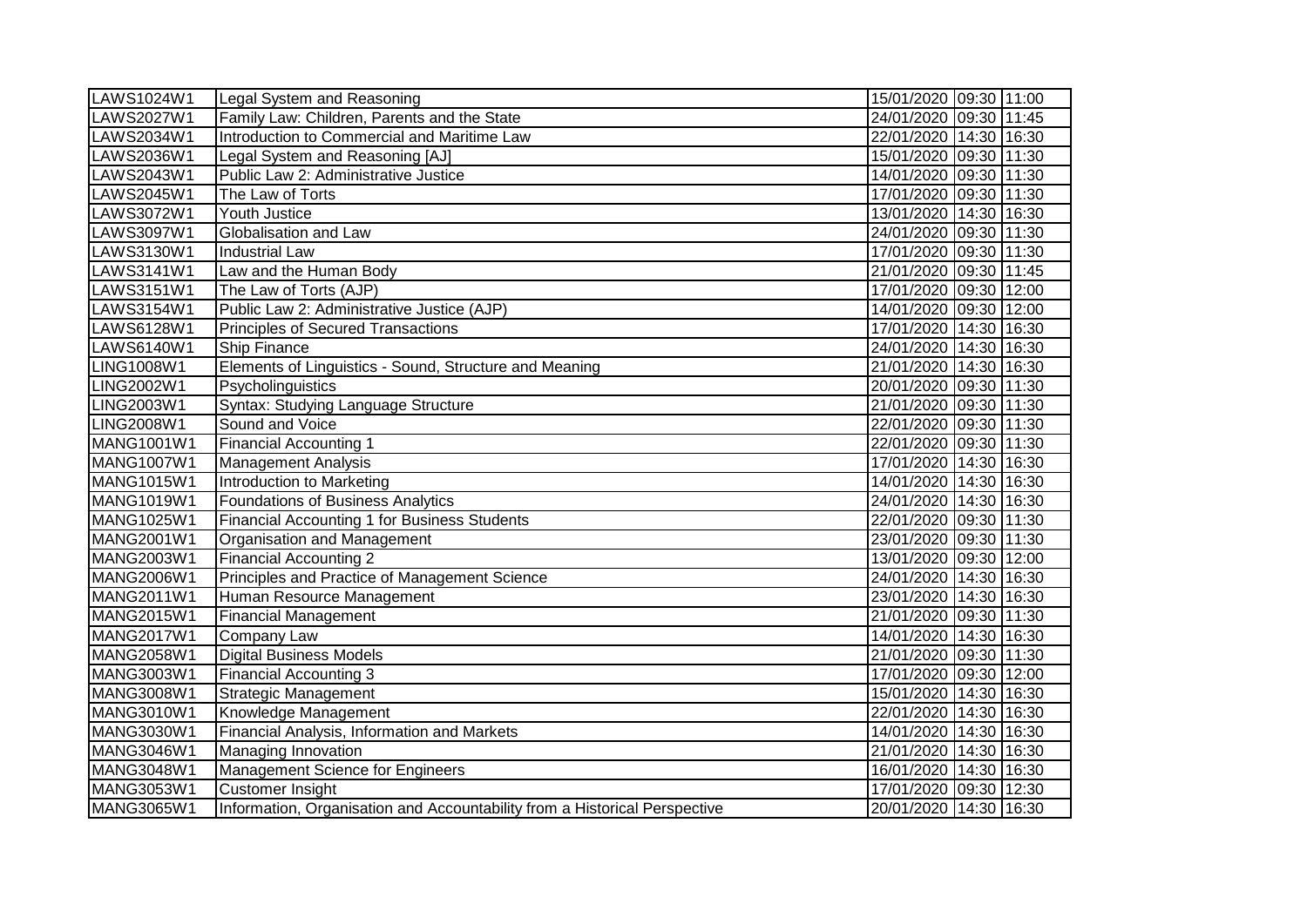| MANG3072W1        | Technological Innovation                                             | 13/01/2020 14:30 16:30 |
|-------------------|----------------------------------------------------------------------|------------------------|
| <b>MANG3076W1</b> | <b>Advanced Taxation</b>                                             | 13/01/2020 14:30 16:30 |
| MANG6003W1        | <b>Quantitative Methods</b>                                          | 22/01/2020 09:30 11:30 |
| MANG6019W1        | <b>International Banking</b>                                         | 24/01/2020 09:30 11:30 |
| MANG6021W1        | <b>International Finance</b>                                         | 17/01/2020 14:30 16:30 |
| MANG6022W1        | Corporate Finance 1                                                  | 22/01/2020 09:30 11:30 |
| <b>MANG6025W1</b> | International Accounting and Taxation                                | 23/01/2020 14:30 16:30 |
| MANG6026W1        | <b>Management Accounting 1</b>                                       | 22/01/2020 09:30 11:40 |
| MANG6029W1        | <b>Equity Markets</b>                                                | 17/01/2020 14:30 16:30 |
| MANG6030W1        | <b>Financial Accounting 1</b>                                        | 16/01/2020 09:30 12:30 |
| MANG6046W1        | <b>Optimisation and Decision Modelling</b>                           | 14/01/2020 14:30 16:30 |
| MANG6049W1        | <b>Problem Structuring</b>                                           | 13/01/2020 14:30 16:30 |
| MANG6079W1        | <b>Accounting and Control</b>                                        | 21/01/2020 14:30 16:30 |
| MANG6091W1        | <b>Business Ethics</b>                                               | 14/01/2020 14:30 16:30 |
| MANG6142W1        | Introduction to Portfolio Management and Exchange Traded Derivatives | 15/01/2020 14:30 16:30 |
| <b>MANG6177W1</b> | <b>Employee Relations</b>                                            | 15/01/2020 14:30 16:30 |
| MANG6221W1        | <b>Stock Market Analysis</b>                                         | 14/01/2020 14:30 16:30 |
| MANG6223W1        | <b>Financial Reporting and Markets</b>                               | 14/01/2020 09:30 11:30 |
| MANG6239W1        | <b>Behavioural Finance</b>                                           | 20/01/2020 14:30 16:30 |
| <b>MANG6247W1</b> | Information Systems Management and Strategy                          | 15/01/2020 14:30 16:30 |
| MANG6248W1        | Information Systems Development                                      | 23/01/2020 09:30 11:30 |
| <b>MANG6256W1</b> | Introduction to Marketing                                            | 20/01/2020 09:30 12:30 |
| <b>MANG6267W1</b> | <b>Building Customer Insight</b>                                     | 16/01/2020 09:30 11:30 |
| MANG6269W1        | <b>Fundamentals of Financial Accounting</b>                          | 22/01/2020 14:30 16:30 |
| MANG6270W1        | <b>Fundamentals of Management Accounting</b>                         | 13/01/2020 14:30 16:30 |
| MANG6271W1        | <b>International Marketing</b>                                       | 23/01/2020 09:30 11:45 |
| MANG6273W1        | Managing within a Global Context                                     | 15/01/2020 09:30 12:30 |
| MANG6295W1        | Introduction to Finance                                              | 16/01/2020 14:30 16:30 |
| MANG6299W1        | <b>Quantitative Finance</b>                                          | 13/01/2020 14:30 16:30 |
| MANG6313W1        | Computational Methods for Logistics                                  | 24/01/2020 14:30 16:30 |
| MANG6319W1        | International Corporate Governance                                   | 20/01/2020 14:30 16:30 |
| MANG6329W1        | Data Analytics                                                       | 22/01/2020 14:30 16:30 |
| MANG6336W1        | <b>Customer Insight</b>                                              | 17/01/2020 09:30 11:30 |
| MANG6341W1        | Accounting                                                           | 16/01/2020 09:30 12:30 |
| MANG6344W1        | Corporate Finance                                                    | 14/01/2020 09:30 12:30 |
| MATH1001W1        | Number Theory                                                        | 21/01/2020 14:30 16:30 |
| MATH1006W1        | Mathematical Methods for Physical Scientists 1a                      | 21/01/2020 14:30 16:30 |
| MATH1008W1        | Mathematical Methods for Scientists 1a                               | 21/01/2020 14:30 16:30 |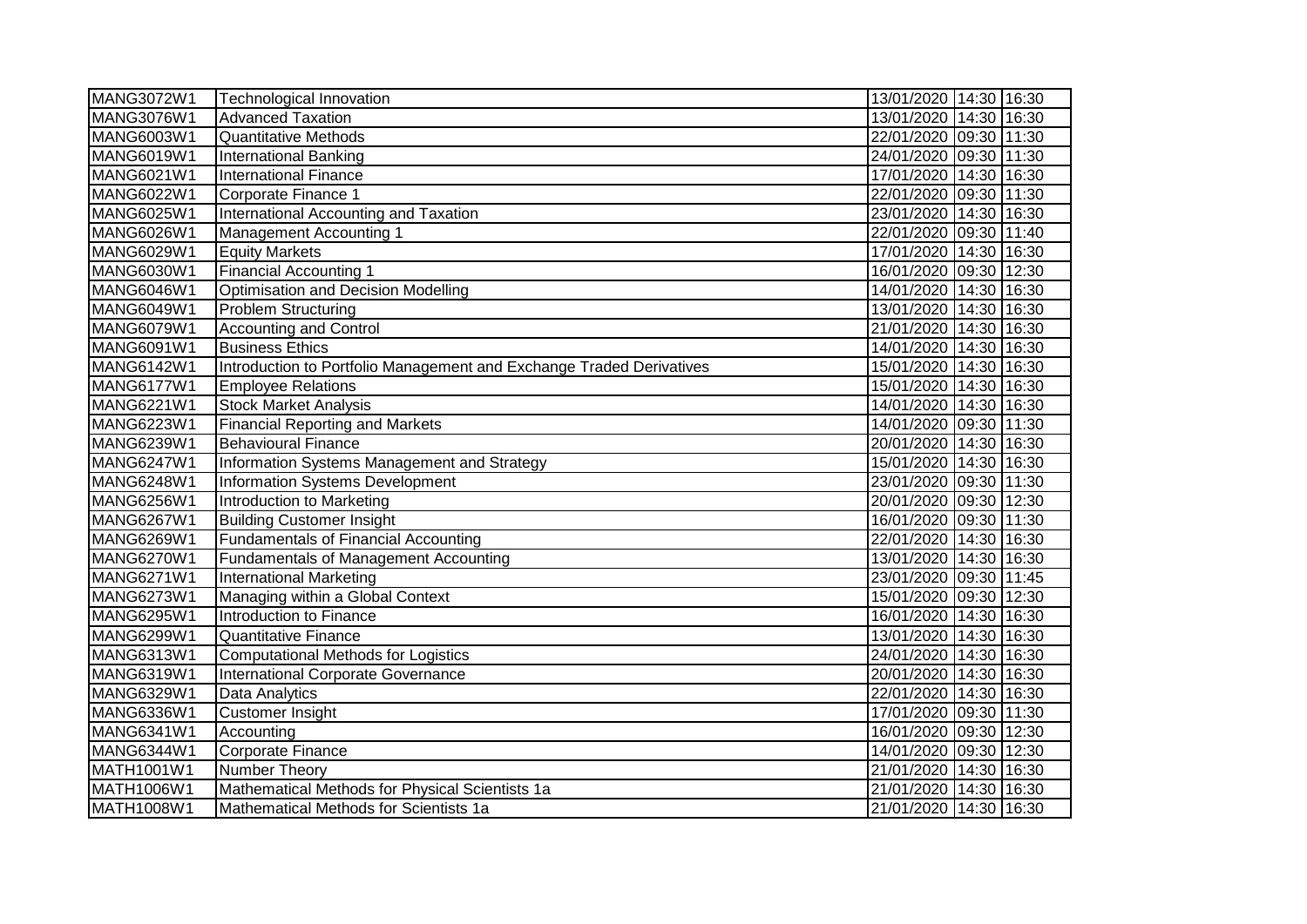| MATH1024W1        | Introduction to Probability and Statistics                   | 16/01/2020 09:30 11:30 |  |
|-------------------|--------------------------------------------------------------|------------------------|--|
| <b>MATH1048W1</b> | Linear Algebra I                                             | 14/01/2020 09:30 11:30 |  |
| MATH1059W1        | Calculus                                                     | 15/01/2020 09:30 11:30 |  |
| MATH2003W1        | <b>Group Theory</b>                                          | 24/01/2020 14:30 16:30 |  |
| MATH2011W1        | <b>Statistical Distribution Theory</b>                       | 13/01/2020 14:30 16:30 |  |
| MATH2013W1        | <b>Operational Research II</b>                               | 21/01/2020 14:30 16:30 |  |
| MATH2015W1        | <b>Mathematical Methods for Scientists</b>                   | 23/01/2020 09:30 11:30 |  |
| MATH2039W1        | Analysis                                                     | 22/01/2020 14:30 16:30 |  |
| MATH2040W1        | <b>Financial Mathematics</b>                                 | 14/01/2020 14:30 16:30 |  |
| MATH2045W1        | Vector Calculus and Complex Variable                         | 20/01/2020 14:30 16:30 |  |
| MATH2047W1        | Mathematics for Electronics & Electrical Engineering Part II | 15/01/2020 09:30 11:30 |  |
| MATH2048W1        | Mathematics for Engineering and the Environment Part II      | 14/01/2020 09:30 11:30 |  |
| MATH3014W1        | Design and Analysis of Experiments                           | 22/01/2020 14:30 16:30 |  |
| MATH3017W1        | <b>Mathematical Programming</b>                              | 23/01/2020 14:30 16:30 |  |
| <b>MATH3018W1</b> | <b>Numerical Methods</b>                                     | 22/01/2020 09:30 11:30 |  |
| MATH3033W1        | <b>Graph Theory</b>                                          | 15/01/2020 14:30 16:30 |  |
| <b>MATH3044W1</b> | <b>Statistical Inference</b>                                 | 24/01/2020 14:30 16:30 |  |
| MATH3063W1        | <b>Actuarial Mathematics I</b>                               | 15/01/2020 14:30 16:30 |  |
| MATH3072W1        | <b>Advanced Fluid Dynamics</b>                               | 23/01/2020 14:30 16:30 |  |
| MATH3076W1        | <b>Hilbert Spaces</b>                                        | 14/01/2020 14:30 16:30 |  |
| MATH3081W1        | <b>Operational Research</b>                                  | 16/01/2020 09:30 11:30 |  |
| MATH3083W1        | <b>Advanced Partial Differential Equations</b>               | 16/01/2020 09:30 11:30 |  |
| MATH3085W1        | <b>Survival Models</b>                                       | 17/01/2020 09:30 11:30 |  |
| MATH3086W1        | Galois Theory                                                | 13/01/2020 14:30 16:30 |  |
| MATH6002W1        | <b>Deterministic OR Methods</b>                              | 16/01/2020 14:30 16:30 |  |
| MATH6004W1        | <b>Stochastic OR Methods</b>                                 | 20/01/2020 14:30 16:30 |  |
| <b>MATH6006W1</b> | <b>Statistical Methods for OR Modelling</b>                  | 17/01/2020 14:30 16:30 |  |
| MATH6095W1        | Introduction to Semigroup Theory                             | 20/01/2020 14:30 16:30 |  |
| MATH6109W1        | Differential Geometry and Lie Groups                         | 22/01/2020 14:30 16:30 |  |
| MATH6121W1        | Economics                                                    | 23/01/2020 09:30 12:30 |  |
| MATH6122W1        | <b>Probability and Mathematical Statistics</b>               | 20/01/2020 09:30 12:30 |  |
| MATH6129W1        | <b>Actuarial Mathematics I</b>                               | 15/01/2020 14:30 16:30 |  |
| MATH6131W1        | <b>Financial Mathematics</b>                                 | 14/01/2020 14:30 16:30 |  |
| MATH6138W1        | <b>Geometric Group Theory</b>                                | 21/01/2020 14:30 16:30 |  |
| MATH6141W1        | <b>Numerical Methods</b>                                     | 22/01/2020 09:30 11:30 |  |
| MATH6143W1        | <b>Survival Models</b>                                       | 17/01/2020 09:30 11:30 |  |
| MATH6161W1        | Deterministic OR Methods for Data Scientists                 | 16/01/2020 14:30 16:00 |  |
| MATH6163W1        | <b>Advanced Partial Differential Equations</b>               | 16/01/2020 09:30 11:30 |  |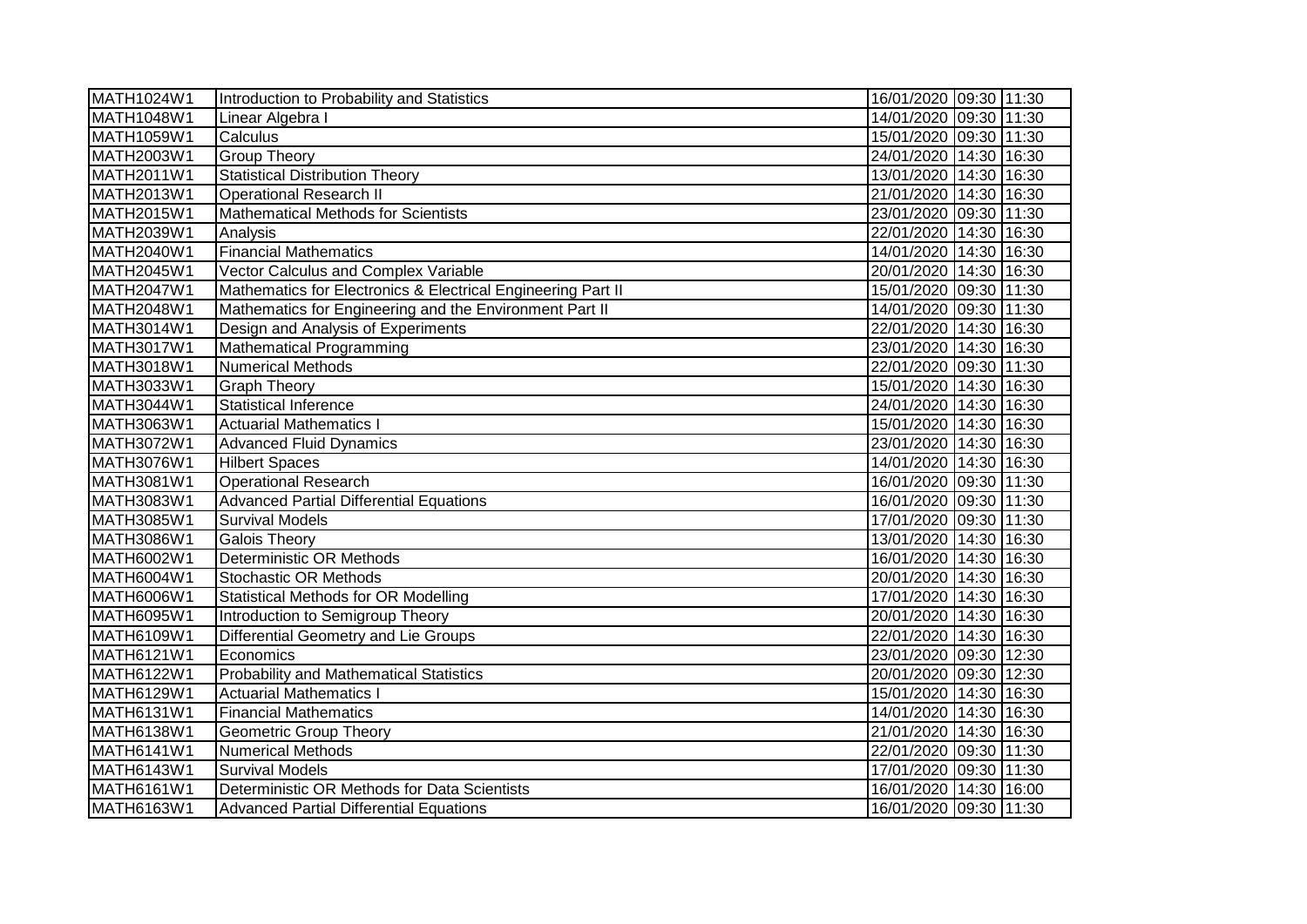| MATH6164W1        | Stochastic OR Methods for Data Scientists                                   | 20/01/2020 14:30 16:00 |
|-------------------|-----------------------------------------------------------------------------|------------------------|
| MATH6170W1        | <b>Statistical Inference for Data Scientists</b>                            | 24/01/2020 14:30 16:30 |
| MATH6171W1        | Likelihood and Bayesian Inference                                           | 24/01/2020 14:30 16:30 |
| <b>MEDI0009W1</b> | <b>Professional Practice 1</b>                                              | 22/01/2020 14:30 15:30 |
| <b>MEDI0011W1</b> | Human Structure & Function 1 (MCQ)                                          | 20/01/2020 14:30 16:00 |
| <b>MEDI0011W2</b> | Human Structure & Function 2 (Written)                                      | 21/01/2020 14:30 16:00 |
| MEDI1035W1        | <b>BM Year 1 Synoptic Assessment Module</b>                                 | 13/01/2020 09:30 11:30 |
| MEDI3039W1        | <b>BM4 Year 2 Foundations of Medicine</b>                                   | 13/01/2020 09:30 11:00 |
| MEDI3039W2        | <b>BM4 Year 2 Foundations of Medicine</b>                                   | 13/01/2020 14:30 16:00 |
| <b>MEDI6112P1</b> | <b>Clinical Summary (Audio Visual)</b>                                      | 22/01/2020 09:30 10:50 |
| <b>MEDI6112W1</b> | <b>Critical Appraisal</b>                                                   | 21/01/2020 09:30 12:00 |
| <b>MEDI6112W2</b> | <b>Clinical Summary (Written)</b>                                           | 21/01/2020 14:30 16:45 |
| MEDI6112W3        | MCQ <sub>I</sub>                                                            | 23/01/2020 09:30 11:30 |
| MEDI6112W4        | <b>MCQ II</b>                                                               | 23/01/2020 14:30 16:30 |
| <b>MEDI6125W1</b> | Genomics of Common and Rare Inherited Diseases                              | 23/01/2020 09:30 11:30 |
| MEDI6131W1        | Omics techniques and their application to Genomic Medicine                  | 17/01/2020 09:30 11:30 |
| <b>MUSI1014W1</b> | Transformations in Twentieth-Century Music: Pop, Jazz, Art Music and Beyond | 16/01/2020 14:30 16:30 |
| <b>MUSI2116P1</b> | Music Therapy 1: Fundamentals                                               | 20/01/2020 09:30 11:30 |
| <b>MUSI2146W1</b> | Haydn in London                                                             | 14/01/2020 09:30 10:30 |
| <b>MUSI3149W1</b> | Haydn in London                                                             | 14/01/2020 09:30 10:30 |
| <b>NPAD2027C1</b> | Clinical Assessment and Planning Care for Adults                            | 22/01/2020 12:15 13:45 |
| NPCG1025C1        | Foundations of Health Sciences for Nursing Practice                         | 14/01/2020 15:00 16:30 |
| <b>NPCG3011C1</b> | <b>Acute Care Needs</b>                                                     | 24/01/2020 09:30 11:00 |
| <b>NPCG3016C1</b> | Practice Experience 6                                                       | 21/01/2020 15:00 16:30 |
| NPCG3127C1        | Practice Experience 6 (Dual Fields only)                                    | 20/01/2020 15:00 16:00 |
| NPCG3131C1        | Practice Experience 8 (Dual Field)                                          | 21/01/2020 15:00 16:30 |
| NPCH2031C1        | Clinical Assessment and Planning Care for Children                          | 16/01/2020 09:30 11:00 |
| NPMH2030C1        | Engagement and Assessment in Mental Health Recovery                         | 13/01/2020 14:30 16:00 |
| OCCT1029W1        | Foundations of Health Sciences for Occupational Therapists                  | 13/01/2020 09:30 11:30 |
| OPTO6007W1        | An Introduction to Silicon Photonics                                        | 13/01/2020 09:30 11:30 |
| OPTO6008W1        | <b>Optical Fibres</b>                                                       | 14/01/2020 09:30 12:00 |
| PAIR2001W1        | <b>Theorising International Politics</b>                                    | 14/01/2020 14:30 16:30 |
| PAIR2024W1        | <b>Chinese Politics</b>                                                     | 23/01/2020 09:30 11:30 |
| PAIR3021W1        | <b>Chinese Politics</b>                                                     | 23/01/2020 09:30 11:30 |
| <b>PHIL1003W1</b> | <b>Ancient Greek Philosophy</b>                                             | 13/01/2020 14:30 15:30 |
| <b>PHIL1006W1</b> | Political Philosophy                                                        | 22/01/2020 14:30 15:30 |
| <b>PHIL1016W1</b> | Reason and Argument                                                         | 16/01/2020 09:30 11:30 |
| <b>PHIL2001W1</b> | Aesthetics                                                                  | 20/01/2020 14:30 16:00 |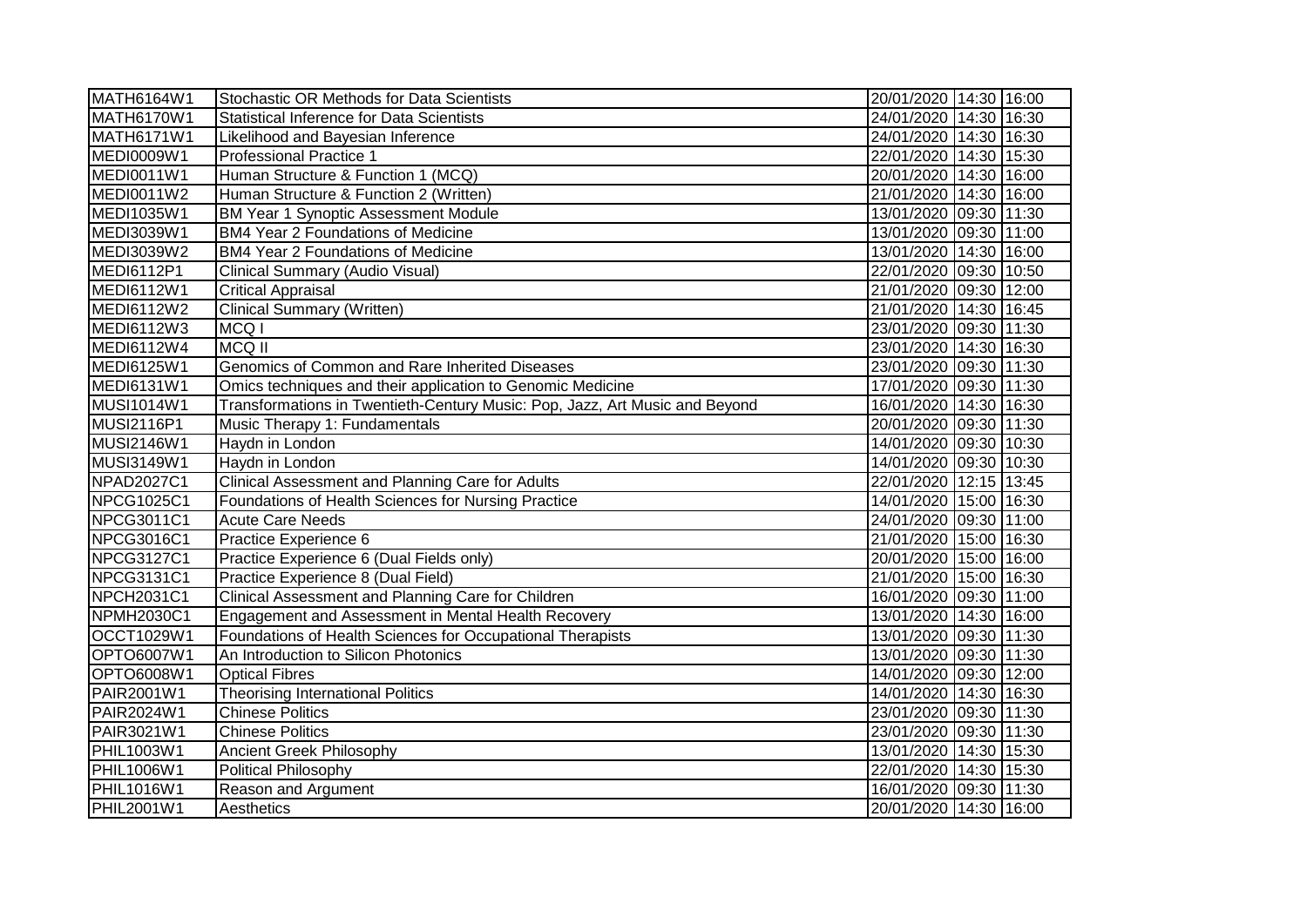| <b>PHIL2009W1</b> | Philosophy of Mind                                                 | 24/01/2020 14:30 16:30 |  |
|-------------------|--------------------------------------------------------------------|------------------------|--|
| <b>PHIL2012W1</b> | <b>Moral Philosophy</b>                                            | 21/01/2020 14:30 15:30 |  |
| <b>PHIL2021W1</b> | Epistemology                                                       | 13/01/2020 14:30 15:30 |  |
| <b>PHIL2027W1</b> | Kant                                                               | 14/01/2020 14:30 15:30 |  |
| <b>PHIL2037W1</b> | Philosophy of Religion                                             | 23/01/2020 14:30 16:00 |  |
| PHIL3020W1        | Philosophy of Mathematics                                          | 16/01/2020 09:30 11:00 |  |
| PHIL3035W1        | Action, Reason and Ethics                                          | 15/01/2020 14:30 16:00 |  |
| PHIL3048W1        | Scepticism                                                         | 16/01/2020 09:30 11:30 |  |
| PHIL3053W1        | <b>Islamic Philosophy</b>                                          | 17/01/2020 14:30 16:00 |  |
| <b>PHIL3054W1</b> | Philosophical Logic                                                | 24/01/2020 09:30 11:00 |  |
| <b>PHYS1005C1</b> | Introduction to Astronomy and Space Science                        | 24/01/2020 14:30 15:30 |  |
| PHYS1015W1        | <b>Motion and Relativity</b>                                       | 17/01/2020 14:30 16:30 |  |
| <b>PHYS1022W1</b> | <b>Electricity and Magnetism</b>                                   | 16/01/2020 14:30 16:30 |  |
| PHYS2006W1        | <b>Classical Mechanics</b>                                         | 21/01/2020 14:30 16:30 |  |
| PHYS2013W1        | Galaxies                                                           | 13/01/2020 09:30 11:30 |  |
| PHYS2023W1        | <b>Wave Physics</b>                                                | 15/01/2020 14:30 16:30 |  |
| <b>PHYS3003W1</b> | <b>Light and Matter</b>                                            | 15/01/2020 14:30 16:30 |  |
| PHYS3007W1        | Theories of Matter, Space and Time                                 | 14/01/2020 14:30 16:30 |  |
| PHYS3008W1        | <b>Atomic Physics</b>                                              | 16/01/2020 14:30 16:30 |  |
| PHYS3011W1        | Photons in Astrophysics                                            | 21/01/2020 14:30 16:30 |  |
| PHYS6003W1        | <b>Advanced Quantum Physics</b>                                    | 13/01/2020 14:30 16:30 |  |
| PHYS6005W1        | Cosmology                                                          | 20/01/2020 09:30 11:30 |  |
| PHYS6012W1        | Coherent Light, Coherent Matter                                    | 24/01/2020 14:30 16:30 |  |
| PHYS6024W1        | Lasers                                                             | 17/01/2020 14:30 16:30 |  |
| PODY1025W1        | Foundations of Health Sciences for Podiatry                        | 13/01/2020 09:30 11:30 |  |
| PORT9004W1        | Portuguese Language Stage 5                                        | 21/01/2020 14:30 16:00 |  |
| PORT9035W1        | Portuguese accelerated language stages 1-2                         | 22/01/2020 09:30 11:30 |  |
| PORT9036W1        | Portuguese accelerated language stages 3-4                         | 24/01/2020 09:30 11:30 |  |
| PSIO1029W1        | Foundations of Health Sciences for Physiotherapy                   | 13/01/2020 09:30 11:30 |  |
| PSYC1010C1        | Research Methods and Data Analysis I                               | 22/01/2020 09:30 11:30 |  |
| PSYC1016C1        | Introduction to Psychology                                         | 20/01/2020 09:30 12:00 |  |
| PSYC1021C1        | The Psychology of Mental Health                                    | 13/01/2020 14:30 16:30 |  |
| <b>PSYC2003C1</b> | Social Psychology                                                  | 15/01/2020 15:00 17:00 |  |
| PSYC2019C1        | Research Methods and Data Analysis III                             | 23/01/2020 09:30 11:30 |  |
| PSYC2021C1        | Language and Memory                                                | 16/01/2020 09:30 11:30 |  |
| <b>PSYC2026C1</b> | Introduction to Health Psychology                                  | 13/01/2020 14:30 16:30 |  |
| PSYC3015C1        | Social and Psychological Approaches to Understanding Sexual Health | 21/01/2020 12:15 14:15 |  |
| PSYC3043W1        | Multisensory perception in real and virtual worlds                 | 17/01/2020 14:30 16:30 |  |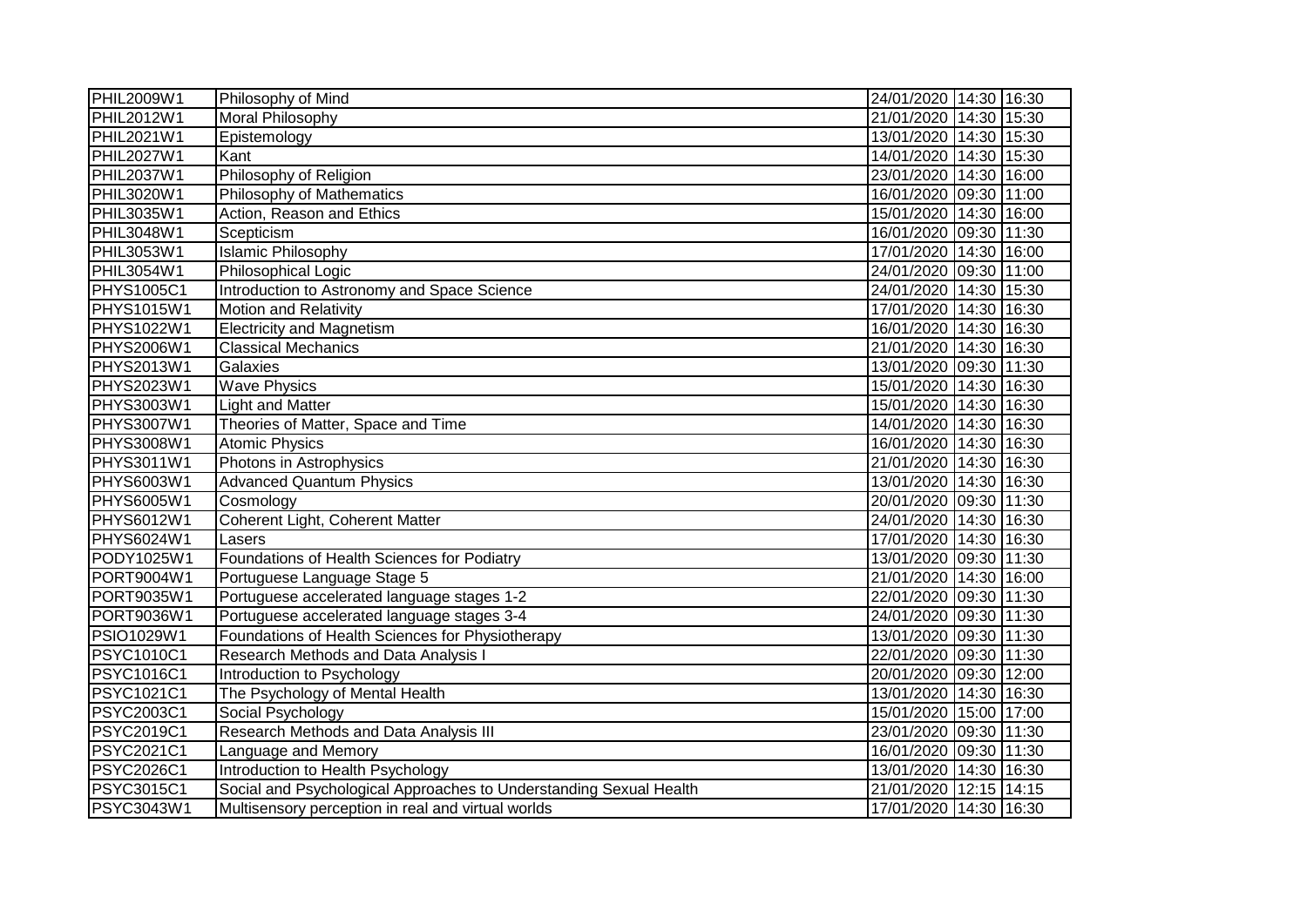| <b>PSYC3053C1</b> | Developmental Psychopathology                                           | 16/01/2020 12:15 14:15 |
|-------------------|-------------------------------------------------------------------------|------------------------|
| <b>PSYC3057C1</b> | Introduction to Educational Psychology                                  | 20/01/2020 12:45 14:15 |
| PSYC3058C1        | Project-Based Introduction to Web Programming for Behaviour Researchers | 14/01/2020 15:00 16:30 |
| <b>PSYC3059C1</b> | Psychology of Advertising                                               | 24/01/2020 14:30 16:30 |
| PSYC3061C1        | Intergroup Relations and Interpersonal Influence                        | 22/01/2020 12:15 14:15 |
| <b>PSYC3064C1</b> | <b>Advanced Quantitative Research Skills</b>                            | 23/01/2020 14:30 16:30 |
| PSYC6001W1        | Biopsychosocial Aspects of Health                                       | 15/01/2020 09:30 11:30 |
| PSYC6003W1        | Psychosocial Aspects of Illness and Disability                          | 23/01/2020 14:30 16:30 |
| PSYC6055C1        | Statistical Programming in R                                            | 22/01/2020 15:00 17:00 |
| <b>PSYC6056C1</b> | Social and Psychological Approaches to Understanding Sexual Health      | 21/01/2020 12:15 14:15 |
| <b>RUSS9017W1</b> | Russian Language Stage 1A                                               | 20/01/2020 09:30 11:00 |
| <b>RUSS9019W1</b> | Russian Language Stage 2A                                               | 13/01/2020 14:30 16:00 |
| RUSS9021W1        | Russian Language Stage 3A                                               | 17/01/2020 14:30 16:00 |
| SESA2022W1        | Aerodynamics                                                            | 20/01/2020 09:30 11:30 |
| SESA2024W1        | Astronautics                                                            | 17/01/2020 09:30 11:30 |
| SESA3029W1        | Aerothermodynamics                                                      | 15/01/2020 14:30 16:30 |
| SESA3030W1        | Aerospace Control Design                                                | 21/01/2020 14:30 16:30 |
| <b>SESA3039W1</b> | <b>Advanced Astronautics</b>                                            | 22/01/2020 14:30 16:30 |
| SESA3041W1        | Spacecraft Systems Engineering and Design                               | 13/01/2020 14:30 16:30 |
| <b>SESA6059W1</b> | Spacecraft Structural Design                                            | 20/01/2020 14:30 16:30 |
| SESA6061W1        | Turbulence: Physics and modelling                                       | 24/01/2020 09:30 11:30 |
| SESA6067W1        | <b>Flow Control</b>                                                     | 13/01/2020 09:30 11:30 |
| SESA6071W1        | <b>Spacecraft Propulsion</b>                                            | 16/01/2020 14:30 16:30 |
| SESA6075W1        | <b>Aircraft Propulsion</b>                                              | 23/01/2020 09:30 11:30 |
| SESA6077W1        | Aeroelasticity                                                          | 17/01/2020 09:30 11:30 |
| SESA6079W1        | Space Systems Engineering                                               | 13/01/2020 14:30 16:30 |
| SESG3024W1        | Manufacturing and Materials                                             | 13/01/2020 14:30 16:30 |
| SESG6034W1        | Surface Engineering                                                     | 23/01/2020 14:30 16:30 |
| SESG6035W1        | <b>Advanced Sensors and Condition Monitoring</b>                        | 16/01/2020 09:30 11:30 |
| SESG6042W1        | Microstructural Engineering for Transport Applications                  | 24/01/2020 14:30 16:30 |
| SESM2017W1        | Thermodynamics                                                          | 15/01/2020 09:30 11:30 |
| SESM3030W1        | Control and Instrumentation                                             | 24/01/2020 14:30 16:30 |
| SESM3031W1        | Automobile Systems                                                      | 17/01/2020 14:30 16:30 |
| SESM3033W1        | Orthopaedic Biomechanics                                                | 23/01/2020 14:30 16:00 |
| SESM6032W1        | Sustainable energy systems, resources and usage                         | 13/01/2020 14:30 16:30 |
| SESM6033W1        | <b>Tribological Engineering and Engine Tribology</b>                    | 24/01/2020 14:30 16:30 |
| SESM6034W1        | <b>Advanced Electrical Systems</b>                                      | 15/01/2020 09:30 11:30 |
| SESM6036C1        | <b>Biomedical Implants and Devices</b>                                  | 17/01/2020 15:00 16:00 |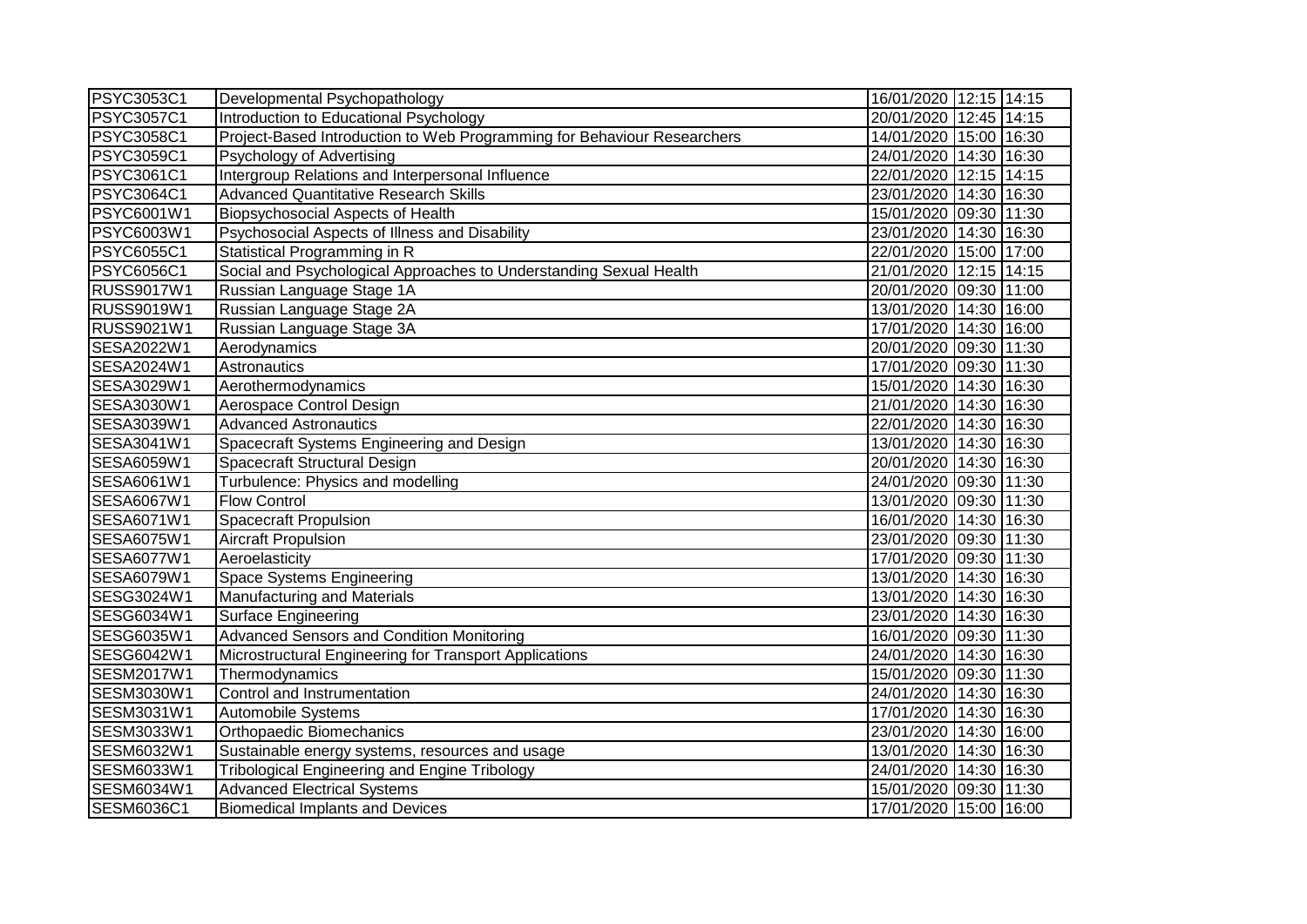| <b>SESM6040W1</b> | Thermofluid Engineering for Low Carbon Energy           | 22/01/2020 14:30 16:30 |
|-------------------|---------------------------------------------------------|------------------------|
| SESM6044W1        | <b>Manufacturing and Materials</b>                      | 21/01/2020 09:30 11:30 |
| SESS2015W1        | <b>Hydrodynamics and Seakeeping</b>                     | 23/01/2020 14:30 16:30 |
| SESS2020W1        | Ship Resistance and Propulsion                          | 24/01/2020 14:30 16:30 |
| SESS3025W1        | <b>Marine Engineering</b>                               | 22/01/2020 14:30 16:30 |
| SESS3027W1        | Yacht and High Performance Craft                        | 17/01/2020 14:30 16:30 |
| SESS6063W1        | Advances in Ship Resistance and Propulsion              | 22/01/2020 14:30 16:30 |
| <b>SESS6070W1</b> | <b>Offshore Engineering &amp; Analysis</b>              | 24/01/2020 14:30 16:30 |
| SESS6074W1        | Maritime Safety: Risk, Environment and Law              | 23/01/2020 14:30 16:30 |
| SOCI1001W1        | <b>Understanding Everyday Life</b>                      | 15/01/2020 14:30 16:30 |
| SOCI3001W1        | Comparative Sociology                                   | 15/01/2020 14:30 16:30 |
| SOCI3002W1        | Comparing Welfare States - Evolution, Politics & Impact | 22/01/2020 09:30 11:30 |
| SOES1001W1        | <b>Earth Materials</b>                                  | 15/01/2020 09:30 11:30 |
| SOES1005C1        | Introduction to Ocean Biogeochemistry                   | 24/01/2020 09:30 11:00 |
| SOES1008C1        | Earth and Ocean System                                  | 20/01/2020 12:45 14:15 |
| SOES1010W1        | Quantitative Earth and Ocean Sciences                   | 21/01/2020 14:30 16:00 |
| SOES2004W1        | Igneous and Metamorphic Petrology                       | 22/01/2020 09:30 11:30 |
| SOES2011W1        | <b>Marine Vertebrates</b>                               | 16/01/2020 14:30 16:30 |
| SOES2018W1        | Geochemistry                                            | 16/01/2020 09:30 11:30 |
| SOES2024W1        | Coastal and Estuarine Oceanography I                    | 21/01/2020 14:30 16:30 |
| SOES2037C1        | <b>Structural Geology and GIS</b>                       | 14/01/2020 12:15 14:15 |
| SOES3004W1        | Microfossils, Environments and Time                     | 13/01/2020 09:30 11:30 |
| SOES3011W1        | Biogeochemical Cycles in the Earth System               | 24/01/2020 09:30 11:30 |
| SOES3013W1        | Zooplankton Ecology and Processes                       | 14/01/2020 09:30 12:00 |
| SOES3014W1        | <b>Coastal Sediment Dynamics</b>                        | 15/01/2020 09:30 11:30 |
| SOES3020W1        | <b>Volcanic and Mantle Processes</b>                    | 16/01/2020 09:30 11:30 |
| SOES3032W1        | <b>Global Tectonics</b>                                 | 21/01/2020 09:30 11:30 |
| SOES3054C1        | Marine Conservation and Policy                          | 24/01/2020 14:30 15:30 |
| SOES6004W1        | Applied and Marine Geophysics                           | 14/01/2020 09:30 11:30 |
| SOES6007W1        | Biogeochemical Cycles in the Earth System               | 24/01/2020 09:30 11:30 |
| SOES6008W1        | Deep Sea Ecology                                        | 16/01/2020 09:30 11:30 |
| SOES6009W1        | Zooplankton Ecology and Processes                       | 14/01/2020 09:30 12:00 |
| SOES6013W1        | Introduction to Biological Oceanography                 | 17/01/2020 09:30 11:00 |
| SOES6014W1        | Introduction to Physical Oceanography                   | 23/01/2020 09:30 11:00 |
| SOES6015W1        | Introduction to Chemical Oceanography                   | 21/01/2020 09:30 11:00 |
| SOES6016W1        | Introduction to Marine Geology                          | 20/01/2020 09:30 11:00 |
| SOES6022W1        | Microfossils, Environment and Time                      | 13/01/2020 09:30 11:30 |
| SOES6037W1        | Geodynamics and Solid Earth Geophysics                  | 23/01/2020 09:30 12:30 |